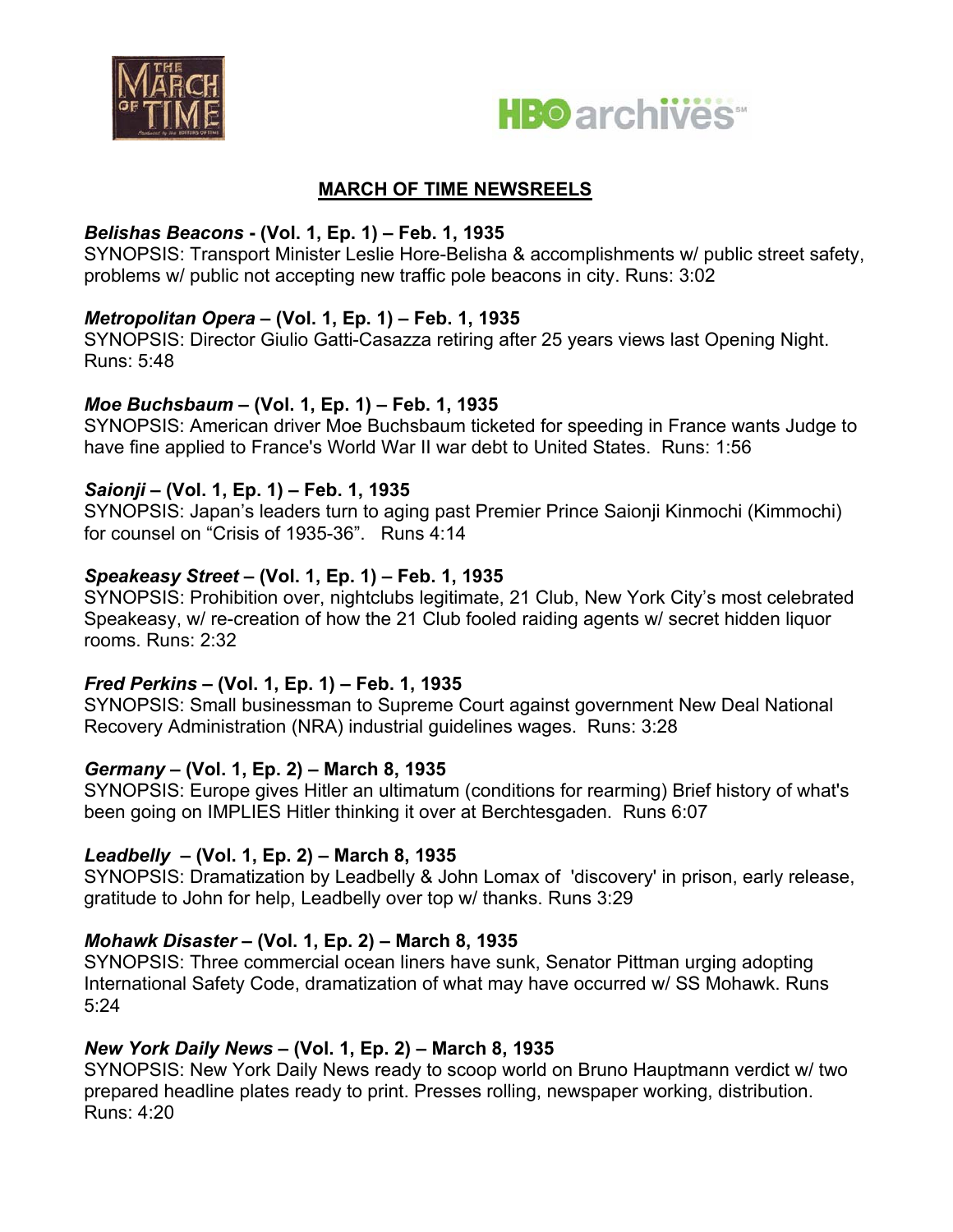### *Speed Camera* **– (Vol. 1, Ep. 2) – March 8, 1935**

SYNOPSIS: Professor Edgerton of MIT perfects high-speed stroboscopic camera, demonstrating slowing motion on various things too quick for human eye to see. Runs 1:52

#### *Huey Long* **– (Vol. 1, Ep. 3) – April 19, 1935**

SYNOPSIS: Portrait of American radical politician Huey P. Long. Runs 5:56

#### *Mexico* **– (Vol. 1, Ep. 3) – April 19, 1935**

SYNOPSIS: Catholics in Mexico in religious struggle against Russian influence, attending mass in caves, villagers hang teacher for teaching there is no God. Runs 4:08

#### *Munitions* **– (Vol. 1, Ep. 3) – April 19, 1935**

SYNOPSIS: European munitioneers meet in Cannes under title of "International Railmakers' Association", RARE footage of arms trader, financier Sir Basil Zaharoff. Runs 3:51

#### *Trans-Pacific* **– (Vol. 1, Ep. 3) – April 19, 1935**

SYNOPSIS: Pan American Airways spans Pacific Ocean w/ four-engine Sikorsky to provide flight service to China. Runs: 7:23

#### *Navy War Games* **- (Vol. 1, Ep. 4) – May 31, 1935**

SYNOPSIS: Pacific Naval maneuvers, Japan's Ambassador Hiroshi Saito talking on telephone to Secretary of the Navy Oden. Runs 8:08

#### *Russia* **- (Vol. 1, Ep. 4) – May 31, 1935**

SYNOPSIS: Stalin attempting unification of Russia, changes in USSR, loyalty to Kremlin, many remote peoples, places. Runs 9:11

#### *Washington News* **- (Vol. 1, Ep. 4) – May 31, 1935**

SYNOPSIS: New York Times Washington Chief & Pulitzer Prize winner Arthur Krock (1887-1974) & others report on news & newsmakers in Washington. Runs 5:01

#### *Army* **– (Vol. 1, Ep. 5) – Aug. 16, 1935**

SYNOPSIS: General Douglas MacArthur mobilizes U.S. Army for maneuvers. Soldiers responding to call. Lloyd's of London gives "500 to 1 odds of any nation invading USA." Runs 9:17

#### *Croix de Feu* **– (Vol. 1, Ep. 5) – Aug. 16, 1935**

SYNOPSIS: Train wreck, international crook commits suicide, Stavisky Affair & political repercussions, Croix-de-Feu forms & grows. Runs 8:17

#### *Father Coughlin* **– (Vol. 1, Ep. 5) – Aug. 16, 1935**

SYNOPSIS: Portrait of outspoken Roman Catholic priest, radio evangelist Father Coughlin (1891-1979). Runs 5:43

#### *Bootleg Coal* **– (Vol. 1, Ep. 6) – Sept. 20, 1935**

SYNOPSIS: Pennsylvania coal miners "coal crackers" bootleg (anthracite) coal from closed mines, working w/ hand made equipment, selling coal to survive. Runs 5:47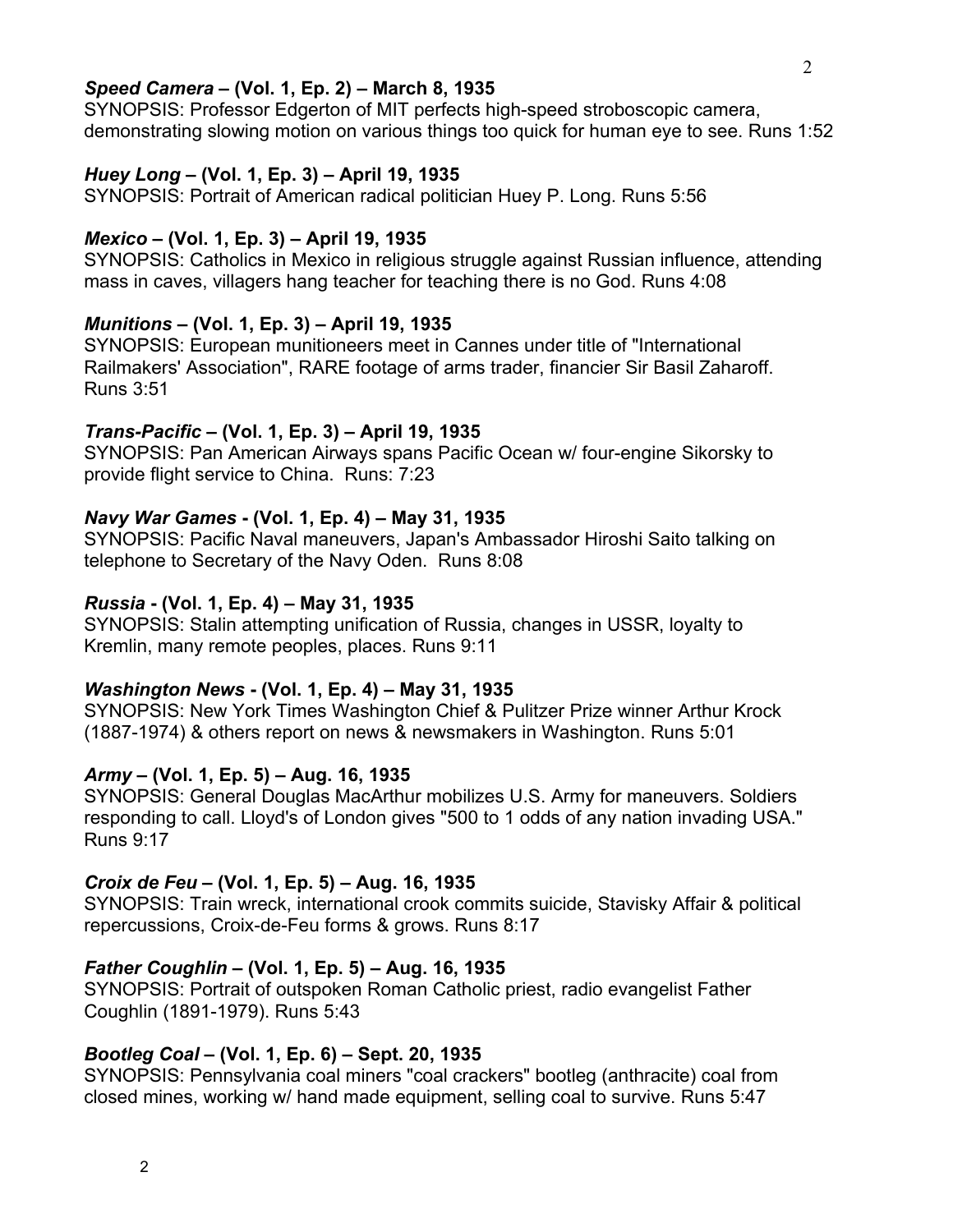## *CCC* **– (Vol. 1, Ep. 6) – Sept. 20, 1935**

SYNOPSIS: Young adult males flock to camps, many undisciplined, troublemakers eliminated, young men working on conservation projects. Runs 7:27

#### *Ethiopia* **– (Vol. 1, Ep. 6) – Sept. 20, 1935**

SYNOPSIS: British plan to build dam for Emperor Haile Selassie, tribe warriors gather in Addis Ababa, Italy mobilizing, prelude to the Abyssinian War. Runs: 7:13

#### *Neutrality* **– (Vol. 1, Ep. 7) – Oct. 18, 1935**

SYNOPSIS: Ethiopia preparing defense, Italy troops ready, British troops ready, Roosevelt wanting peace, some wanting to trade w/ war countries, Midwest business says no. Runs 5:14

### *Palestine* **– (Vol. 1, Ep. 7) – Oct. 18, 1935**

SYNOPSIS: Many factors contribute to growth of Jewish Palestine: British Mandate, Hitler's persecution. Jewish people building a nation. Runs 7:50

#### *Safety ("Sudden Death")* **– (Vol. 1, Ep. 7) – Oct. 18, 1935**

SYNOPSIS: Reader's Digest magazine publisher DeWitt Wallace hires writer to do "true" story about auto safety. Article hits hard blow for auto safety. Runs 4:53

### *Summer Theatres* **– (Vol. 1, Ep. 7) – Oct. 18, 1935**

SYNOPSIS: Margaret Sullivan, Katharine Hepburn, Henry Fonda got their start in summer theatre, producers keep eye out for new talent, fan dancer Sall Rand in "Rain" play. Runs 3:30

### *G.O.P* **– (Vol. 1, Ep. 8) – Nov. 13, 1935**

SYNOPSIS: After Franklin D. Roosevelt victory & retirement Herbert Hoover tries to rally Republican Party. Head of Democratic National Committee, General Farley predicts landslide for FDR. Runs: 7:13

### *Strikebreaking* **– (Vol. 1, Ep. 8) – Nov. 13, 1935**

SYNOPSIS: Portrait of Strikebreaker Pearl Louie Bergoff & how he works. Sending men to Textile Strike in Georgia Gov. Talmadge has his men put back on train. Runs 5:07

### *Wild Ducks* **– (Vol. 1, Ep. 8) – Nov. 13, 1935**

SYNOPSIS: Duck migration, duck hunters, duck hunting sportsmen equipment, J.N. "Ding" Darling working for preservation, market hunters, slaughter pens. Runs 6:55

#### *Japan-China* **– (Vol. 1, Ep. 9) – Dec. 13, 1935**

SYNOPSIS: Out of Chinese Manchuria Japan makes Manchukuo, staffs it, makes "improvements", Colonialization, Chiang Kai-shek, Japanese soldiers on Great Wall. Runs 8:01

#### *Narcotics* **– (Vol. 1, Ep. 9) – Dec. 13, 1935**

SYNOPSIS: Undercover agents stop drug smuggling from Honduras into New Orleans, in process uncover Honduras revolution plot, seizing weapons. Runs 7:37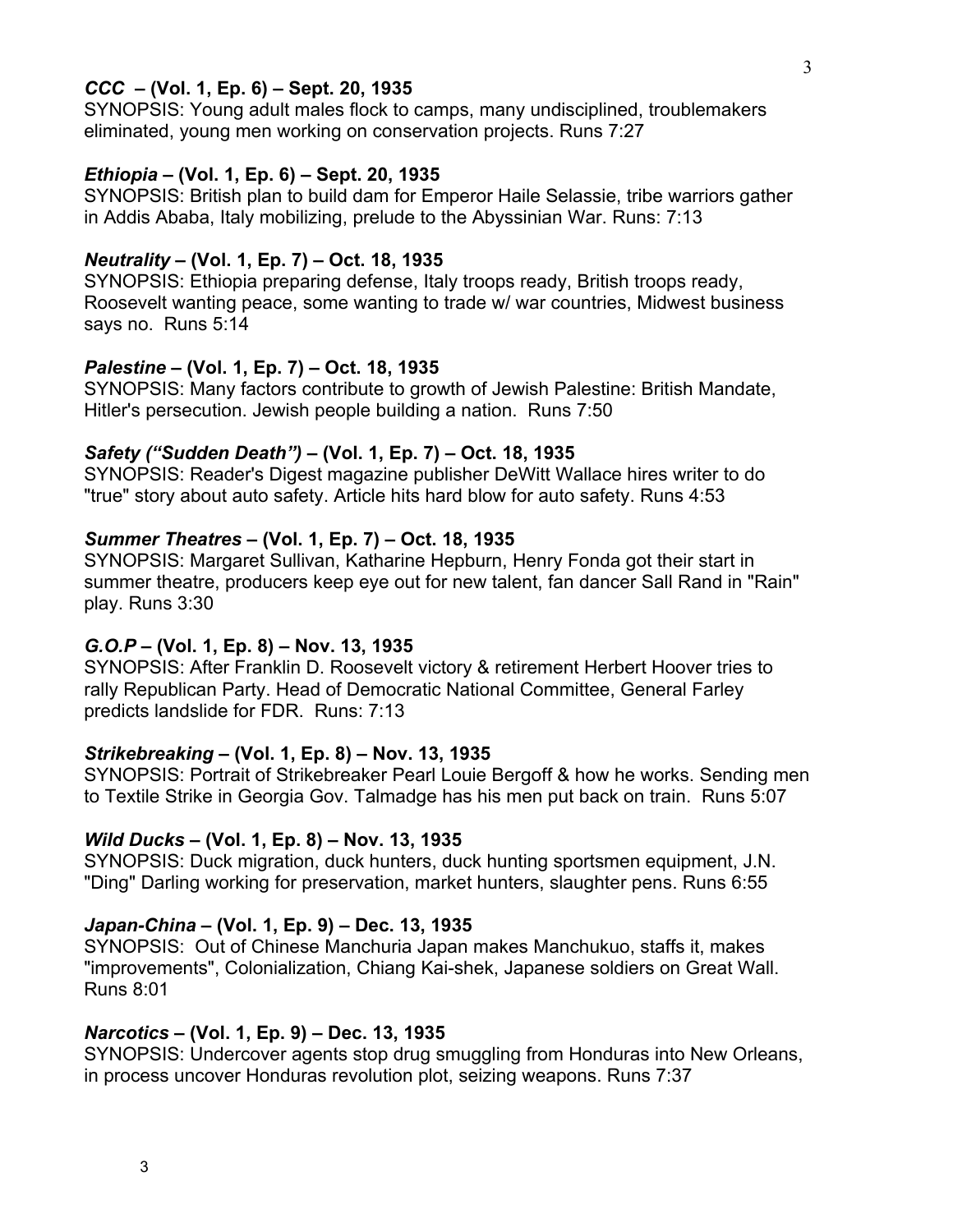### *Townsend Plan* **– (Vol. 1, Ep. 9) – Dec. 13, 1935**

SYNOPSIS: Francis E. Townsend & Earl Clements devise plan for elder pension & helping the elderly, aligning plan w/ voting power, Townsend thinks Social Security plan unfair, inadequate. Runs: 6:59

#### *Deibler* **– (Vol. 2, Ep. 1) – Jan. 7, 1936**

SYNOPSIS: Portrait of appointed Executioner-in-Chief for the Republic of France, Anatole Deibler (1863-1939). Runs 3:51

### *Pacific Islands* **– (Vol. 2, Ep. 1) – Jan. 7, 1936**

SYNOPSIS: Bureau of Air Commerce Eugene Vidal places American "colonists" on four uninhabited islands in Pacific, VO says they study weather, will become part of Pacific air route. Runs 6:10

### *TVA (Tennessee Valley Authority)* **– (Vol. 2, Ep. 1) – Jan. 7, 1936**

SYNOPSIS: TVA Created by New Deal to provide jobs, cheap electricity & improve lives of Tennessee residents. Willkie speaks out against TVA. Runs 8:29

#### *Father Divine* **– (Vol. 2, Ep. 2) – Feb. 14, 1936**

SYNOPSIS: Father Divine's "Peace" message all over Harlem businesses, followers, political rally. Runs 6:36

#### *Hartman Discovery* **– (Vol. 2, Ep. 2) – Feb. 14, 1936**

SYNOPSIS: DDS Dr. Hartman invents new pain reducing technique solution for dentistry (not Novocain). Runs 5:17

#### *Moscow* **– (Vol. 2, Ep. 2) – Feb. 14, 1936**

SYNOPSIS: Spaso House, US Ambassador William C. Bullitt, State Day Care, State Housing, fashion, shopping, consumerism, Alexei Stakhanov dramatization (not Alexei: see 12/16/1935 Time mag cover). Runs 8:07

### *Devil's Island (French Guiana)* **– (Vol. 2, Ep. 3) – March 13, 1936**

SYNOPSIS: Prisoners in French Guiana (St. Laurent & Cayenne), work crews in jungle, prisoners walking from/to prison ship Martiniere. Runs 6:09

#### *Tokyo, Japan* **– (Vol. 2, Ep. 3) – March 13, 1936**

SYNOPSIS: Annapolis/West Point graduations, Japanese peasants harvesting rice, soldiers training, REPRISAL of February 26th coup d'Etat. Runs 5:00

### *Fisheries* **– (Vol. 2, Ep. 3) – March 13, 1936**

SYNOPSIS: New England fishermen afraid of loosing Canadian tariff. Schooners sailing, harbors, freezing helps promote the industry. Runs 6:13

#### *Florida Canal* **– (Vol. 2, Ep. 4) – April 17, 1936**

SYNOPSIS: FDR funds WPA Florida dig, Gulf-Atlantic Ship Canal, Congress votes no, Fletcher argues w/ Vandenberg in Senate, Jacksonville Mayor John T. Alsop Jr. fights for canal. Runs 6:04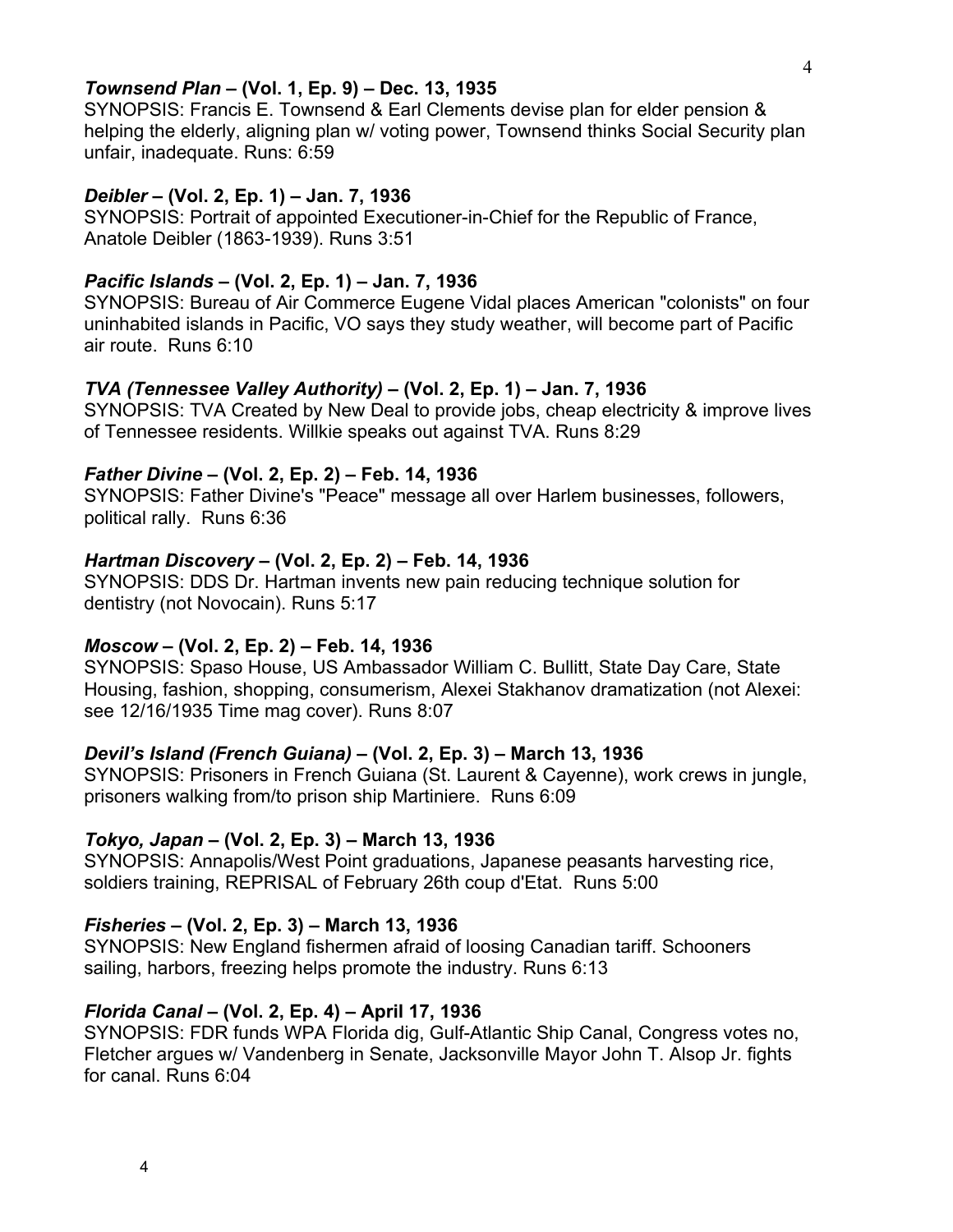## *Arson Squads in Action* **– (Vol. 2, Ep. 4) – April 17, 1936**

SYNOPSIS: Arson Squad investigating, dramatization of Fire Marshal Thomas P. Brophy solving case in Brooklyn, Investigation techniques. Runs 6:11

#### *Field Trials* **– (Vol. 2, Ep. 4) – April 17, 1936**

SYNOPSIS: Yearly Field Trials in Tennessee, Pointer finding quail, hunting sporting dogs flushing out game, pointing, retriever brings duck. Runs 4:27

### *Veterans of Future Wars* **– (Vol. 2, Ep. 4) – April 17, 1936**

SYNOPSIS: Princeton University students come up w/ idea of getting bonus for future military service, take idea all the way to DC, WWI US Soldiers battle. Runs 5:34

#### *League of Nations Union* **– (Vol. 2, Ep. 5) – May 15, 1936**

SYNOPSIS: The League of Nations faces new dilemmas as Japan, Italy & Germany defy its policies. England must now rush to re-arm in preparation for war. Runs: 7:14

#### *Railroads* **– (Vol. 2, Ep. 5) – May 15, 1936**

SYNOPSIS: U.S. Trains were once a force in the transportation industry, but due to decrease in revenue, trains have to come up w/ new ideas to get passengers. Runs: 8:04

### *Relief* **– (Vol. 2, Ep. 5) – May 15, 1936**

SYNOPSIS: U.S. Election year prompts presidential propaganda. Dramatizations depict US' most pressing issue - the decreasing relief fund. Runs: 5:34

#### *Crime School* **– (Vol. 2, Ep. 6) – June 12, 1936**

SYNOPSIS: Director of Prisons & others coming up w/program to unite social agencies. Dramatization of poor boy growing up involved in crime eventually commits murder. Runs: 8:45

#### *Otto of Hapsburg* **- (Vol. 2, Ep. 6) – June 12, 1936**

SYNOPSIS: Portrait of Habsburg family. Otto still in exile w/ mother. Austria sandwiched between Europe's most ambitious dictators. Runs 6:52

#### *Texas Centennial* **- (Vol. 2, Ep. 6) – June 12, 1936**

SYNOPSIS: Dallas picked to be celebration city for Centennial & World's Fair, not to be outdone Ft. Worth sets up entertainment of Texas proportions. Runs 6:42

#### *An American Dictator* **- (Vol. 2, Ep. 6) – June 12, 1936**

SYNOPSIS: Portrait of Dominican Dictator Trujillo. Runs 5:47

#### *Jockey Club* **- (Vol. 2, Ep. 6) – June 12, 1936**

SYNOPSIS: Public wages \$1Billion a year on horse racing, half of it illegally. The Jockey Club sets policies from stable to stands, hunting down cases of malpractice. Runs 8:18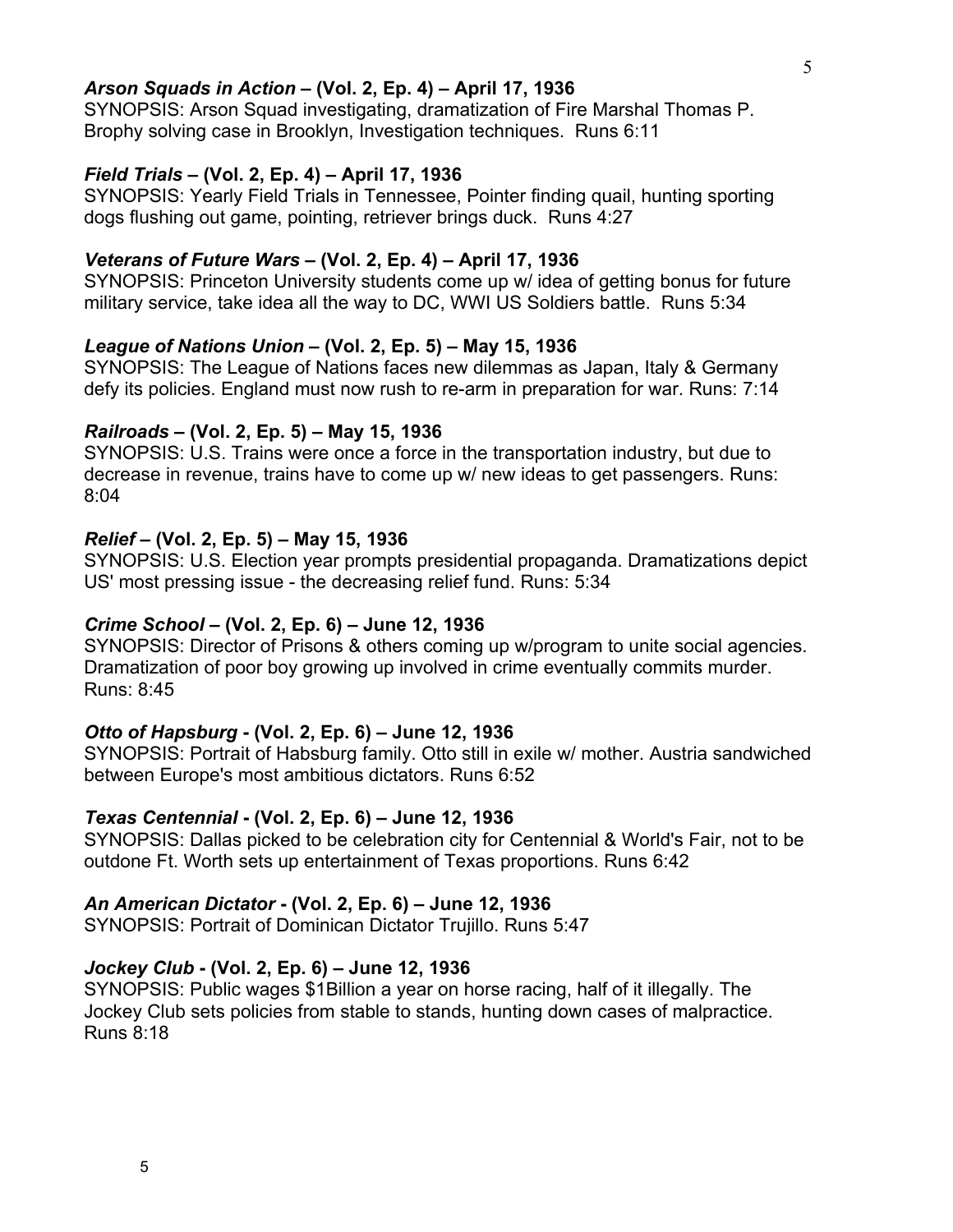### *Revolt in France* **- (Vol. 2, Ep. 6) – June 12, 1936**

SYNOPSIS: After WWI there was a shift in population to cities, Communism was on the rise, Fascist Croix-de-Feu formed, French Socialist Leon Blum elected, factory workers strike. Runs 6:40

### *Albania's King Zog* **– (Vol. 2, Ep. 8) – Aug. 7, 1936**

SYNOPSIS: King Zog makes nephew heir, marries sister to Prince of Turkey, takes money from Italy, Italy reworking the country. Runs 6:25

### *Highway Homes* **– (Vol. 2, Ep. 8) – Aug. 7, 1936**

SYNOPSIS: Art Sherman & his Covered Wagon Company, trailers used for camping, recreation & affordable home to many, William Stout w/ larger mobile home. Runs: 6:31

### *King Cotton's Slaves* **– (Vol. 2, Ep. 8) – Aug. 7, 1936**

SYNOPSIS: Sharecroppers, tenant farmers working "One Crop system" in Southern USA, benefits paid to landlord's causes problems, strike makes things worse. Runs: 7:40

### *Passamaquoddy* **– (Vol. 3, Ep. 1) – Sept. 2, 1936**

SYNOPSIS: Quoddy Project starts, providing work for many, funds pulled, project stops, leaving all w/o work. FDR's vacation home, FDR talking w/ man, sailing. Runs 8:08

### *The 'Lunatic Fringe'* **– (Vol. 3, Ep. 1) – Sept. 2, 1936**

SYNOPSIS: Father Divine, Francis E. Townsend, Gerald Smith, Father Coughlin voice opinions in America, focusing on Gerald Smith & bid for power. Runs 6:59

# *U.S. Milky Way* **– (Vol. 3, Ep. 1) – Sept. 2, 1936**

SYNOPSIS: Dramatization of 1893 Typhoid epidemic traced to milk, past & current dairy farming practices, pasteurization & delivery. Runs 6:51

# *England's Tithe War* **– (Vol. 3, Ep. 2) – Sept. 30, 1936**

SYNOPSIS: Church of England's tithe law is taking it's toll, Depression making matters worse, many losing everything, farmers unite to outwit collectors. Runs 7:31

### *Labor vs. Labor* **– (Vol. 3, Ep. 2) – Sept. 30, 1936**

SYNOPSIS: John L. Lewis organizes C.I.O and A.F.L & steel leaders not pleased. Runs 7:22

### *The Football Business* **– (Vol. 3, Ep. 2) – Sept. 30, 1936**

SYNOPSIS: College football is becoming "Big Business", subsidized athletics in 75% of all colleges, Harvard's George Owen suggests players share in profits. College football game play, male & female cheerleaders, students in stands.

# *New Schools for Old* **– (Vol. 3, Ep. 3) – Nov. 6, 1936**

SYNOPSIS: There is an increase in the number of children entering schools this year. A review of what they learn & how it's applied to educate their minds. Runs: 8:29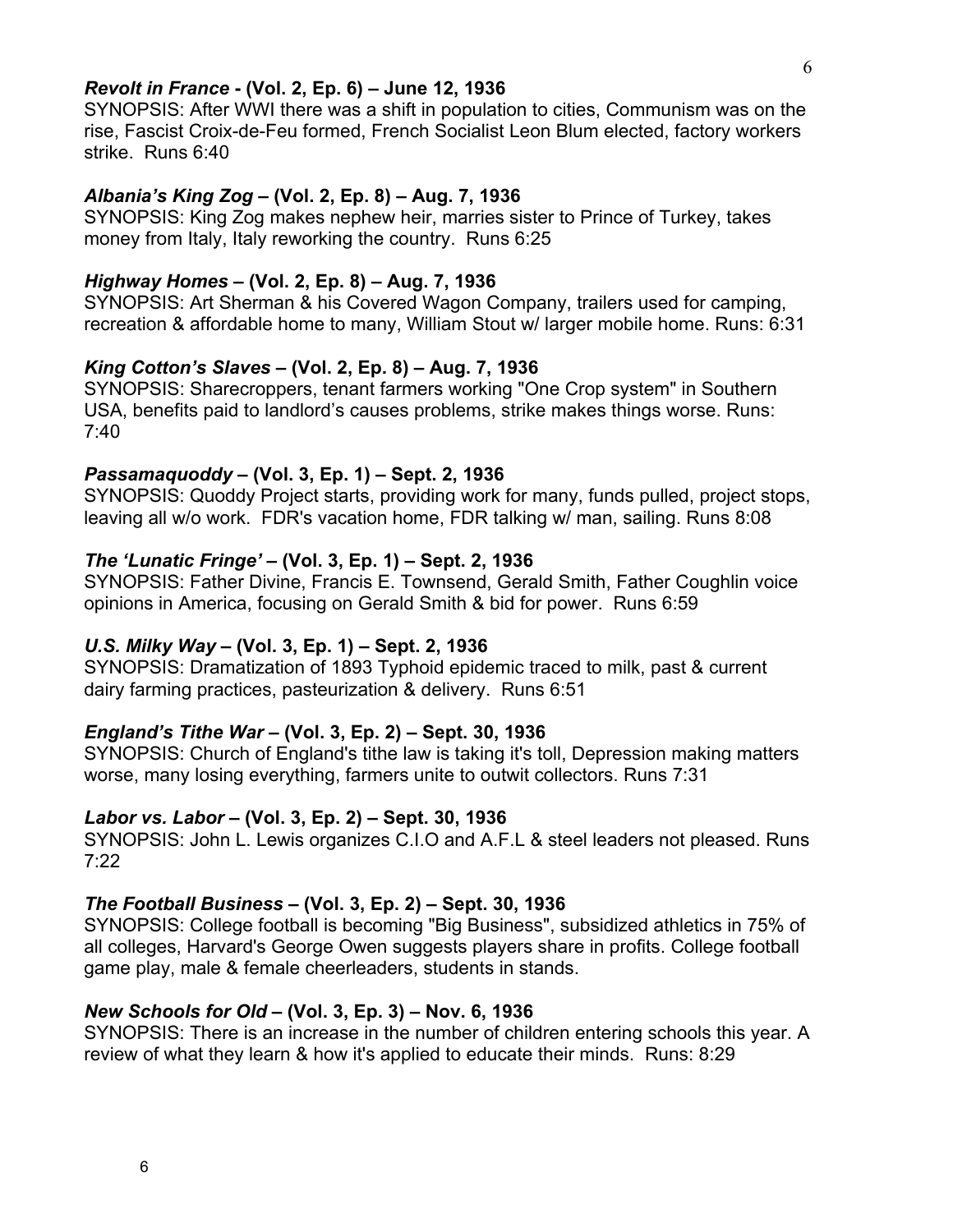### *The Presidency* **– (Vol. 3, Ep. 3) – Nov. 6, 1936**

SYNOPSIS: A rare look into the White House halls, rooms & offices and Franklin "FDR" Roosevelt's early presidential career. Runs: 11:29

### *A Soldier-King's Son* **– (Vol. 3, Ep. 4) – Nov. 27, 1936**

SYNOPSIS: The Young King Leopold III of Belgium finds himself ruling a country that is facing Nazi German aggression both from Germany & within his own country. Runs: 6:30

# *Un Uncle Sam Production* **– (Vol. 3, Ep. 4) – Nov. 27, 1936**

SYNOPSIS: As motion picture & the Great Depression run theatre shows out of business, 'Uncle Sam' looks to revitalize the industry. Runs: 9:17

#### *St. Lawrence Seaway* **– (Vol. 3, Ep. 4) – Nov. 27, 1936**

SYNOPSIS: Against strong opposition, the U.S. wants to open waterways through the Great Lakes to join w/ the international waters of Canada for trade. Runs: 5:35

#### *Business Girls in the Big City* **– (Vol. 3, Ep. 5) – Dec. 24, 1936**

SYNOPSIS: Young women coming to New York City for work must have sufficient training & funding while looking for work to avoid being duped or exploited. Runs 8:01

### *China's Dictator Kidnapped* **– (Vol. 3, Ep. 5) – Dec. 24, 1936**

SYNOPSIS: Brief portrait of Chiang Kai-shek, refugees, concentrating on modernization of China, business, industry, lifestyle changes, prosperity in Depression. Runs 9:57

#### *Conquering Cancer* **– (Vol. 3, Ep. 6) – Jan. 22, 1937**

SYNOPSIS: Only cure for Cancer is early detection & AMA approved treatment, cancer cure "quacks", various treatments used. Runs 6:01

#### *Midwinter Vacations* **– (Vol. 3, Ep. 6) – Jan. 22, 1937**

SYNOPSIS: Winter vacations, Miami promotes self, people can have fun at ski resorts or sunny locations, employers giving choices for time off winter, summer. Runs 6:56

### *Mormonism – 1937* **– (Vol. 3, Ep. 6) – Jan. 22, 1937**

SYNOPSIS: Portrait of the Mormon Church, rule of "self supporting" redefined for members during Depression, Mormon relief plan put into operation. Runs 5:56

### *Birth of Swing* **– (Vol. 3, Ep. 7) – Feb. 19, 1937**

SYNOPSIS: Profile of Swing music, Original Dixieland Jass (Jazz) Band pioneer in music, Nick LaRocca puts band back together & performs. Runs 6:39

#### *Enemies of Alcohol* **– (Vol. 3, Ep. 7) – Feb. 19, 1937**

SYNOPSIS: Prohibition repeal brings other problems, bootlegging, racketeering & "Drys", Temperance women working to educate youth on danger of alcohol consumption. Runs 5:51

### *Child Labor* **– (Vol. 3, Ep. 8) – March 19, 1937**

SYNOPSIS: Three presidents push for Amendment 22 Child Labor, girls & boys working, children doing chores, FDR w/ papers, signing paper. Runs 6:10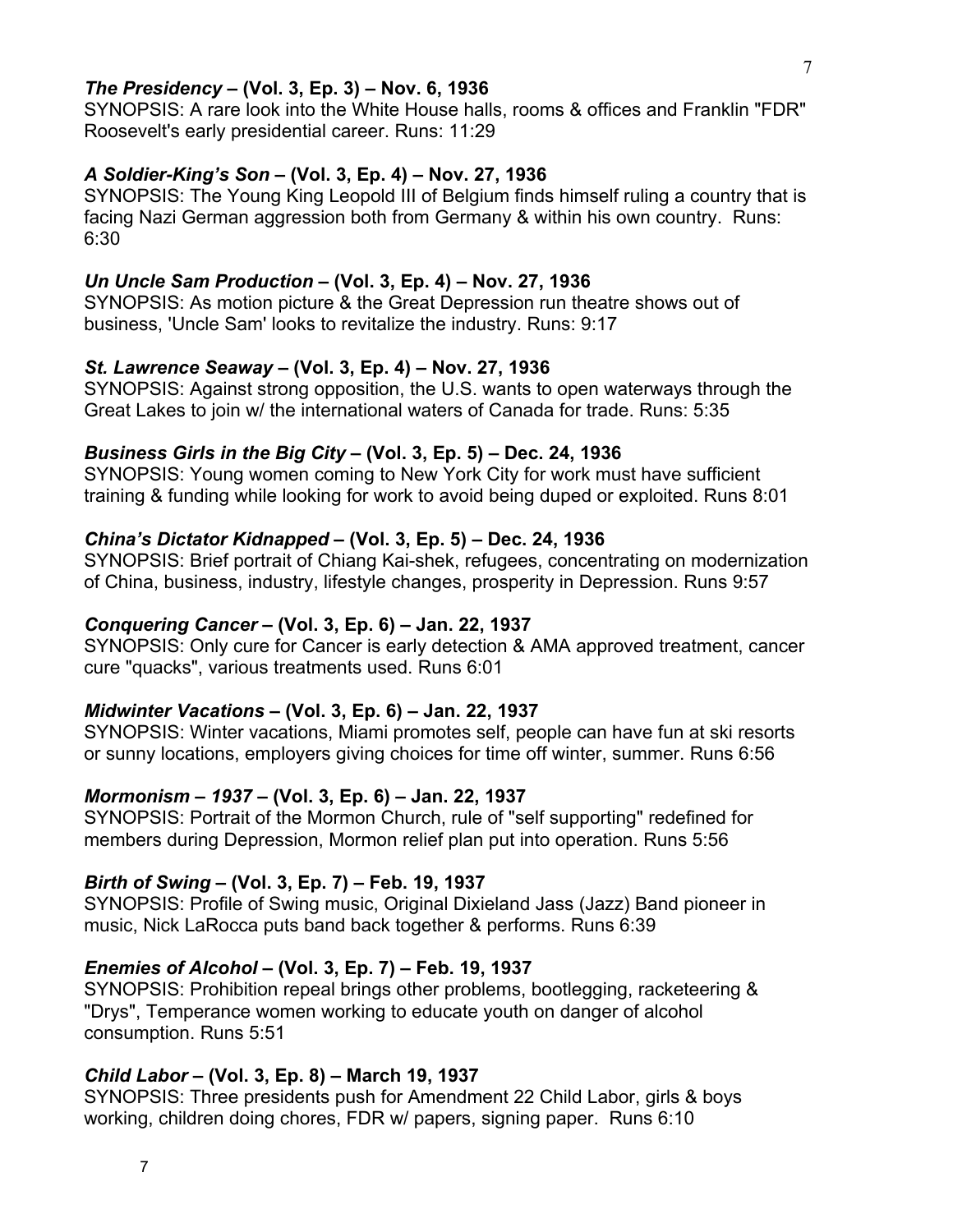### *Coronation Crisis* **– (Vol. 3, Ep. 8) – March 19, 1937**

SYNOPSIS: Edward VIII abdication creates problems, especially at Lloyd's of London. Coronation merchandise, PM Stanley Baldwin, Edward VIII memorabilia, Madame Trussauds. Runs 7:51

### *Harlem's Black Magic* **– (Vol. 3, Ep. 8) – March 19, 1937**

SYNOPSIS: Voodoo in Harlem, vodou pilgrimage to falls in Haiti, unlawful practices by people, powders, conjure bags, Harlem street scenes. Runs 5:03

#### *Amateur Sleuths* **– (Vol. 3, Ep. 9) – April 16, 1937**

SYNOPSIS: People like solving crimes, books, pulp mags, group of scientists form club to help solve crimes for police. VS Club members & their specialties. Runs 5:44

#### *Britain's Food Defenses* **– (Vol. 3, Ep. 9) – April 16, 1937**

SYNOPSIS: Britain facing military shortage of men to malnutrition of populous, recruits promised more food, people exercising, feeding children. Runs 6:25

#### *The Supreme Court* **– (Vol. 3, Ep. 9) – April 16, 1937**

SYNOPSIS: Franklin D. Roosevelt "FDR" having problems w/ Supreme Court on New Deal solutions, Wagner Act tested. Runs 8:10

#### *Irish Republic – 1937* **– (Vol. 3, Ep. 10) – May 14, 1937**

SYNOPSIS: Ireland under Republic constitution, Irish products, Northern Ireland (Protestants) in allegiance to Crown of England, parade. Runs 7:09

### *Puzzle Prizes* **– (Vol. 3, Ep. 10) – May 14, 1937**

SYNOPSIS: Irish Sweepstakes, puzzles designed by F. Gregory Hartswick to solve w/ 100K 1st prize, company overrun w/ mail, entries, popularity gives rise to fraudulent contests. Runs 5:12

#### *U.S. Unemployment* **– (Vol. 3, Ep. 10) – May 14, 1937**

SYNOPSIS: Social Security Board, unemployment rampant, Lasser speaks, Works Progress Administration (WPA) protests, funding debates. Runs 6:33

#### *Dogs for Sale* **– (Vol. 3, Ep. 11) – June 11, 1937**

SYNOPSIS: Puppies, city dogs w/ clothes, catering, walking. Dog hospital, cemetery. Seeing Eye guide dogs, training, working. Mr. Claus gets Seeing Eye dog Bill signed. Runs 5:49

#### *Dust Bowl* **– (Vol. 3, Ep. 11) – June 11, 1937**

SYNOPSIS: Transfer problem loss of 3 minutes, Dalhart Texas replanting, soil restoration, Hugh H. Bennett, VS Land, replanting, Dust Storms approaching. Runs 6:02

### *Poland and War* **– (Vol. 3, Ep. 11) – June 11, 1937**

SYNOPSIS: Poland army, soldiers, troops, General Pilsudski, Edward Rydz-Smigly, Goebbels, Hitler at Bergof, Jewish people, cities in Poland. Runs 5:43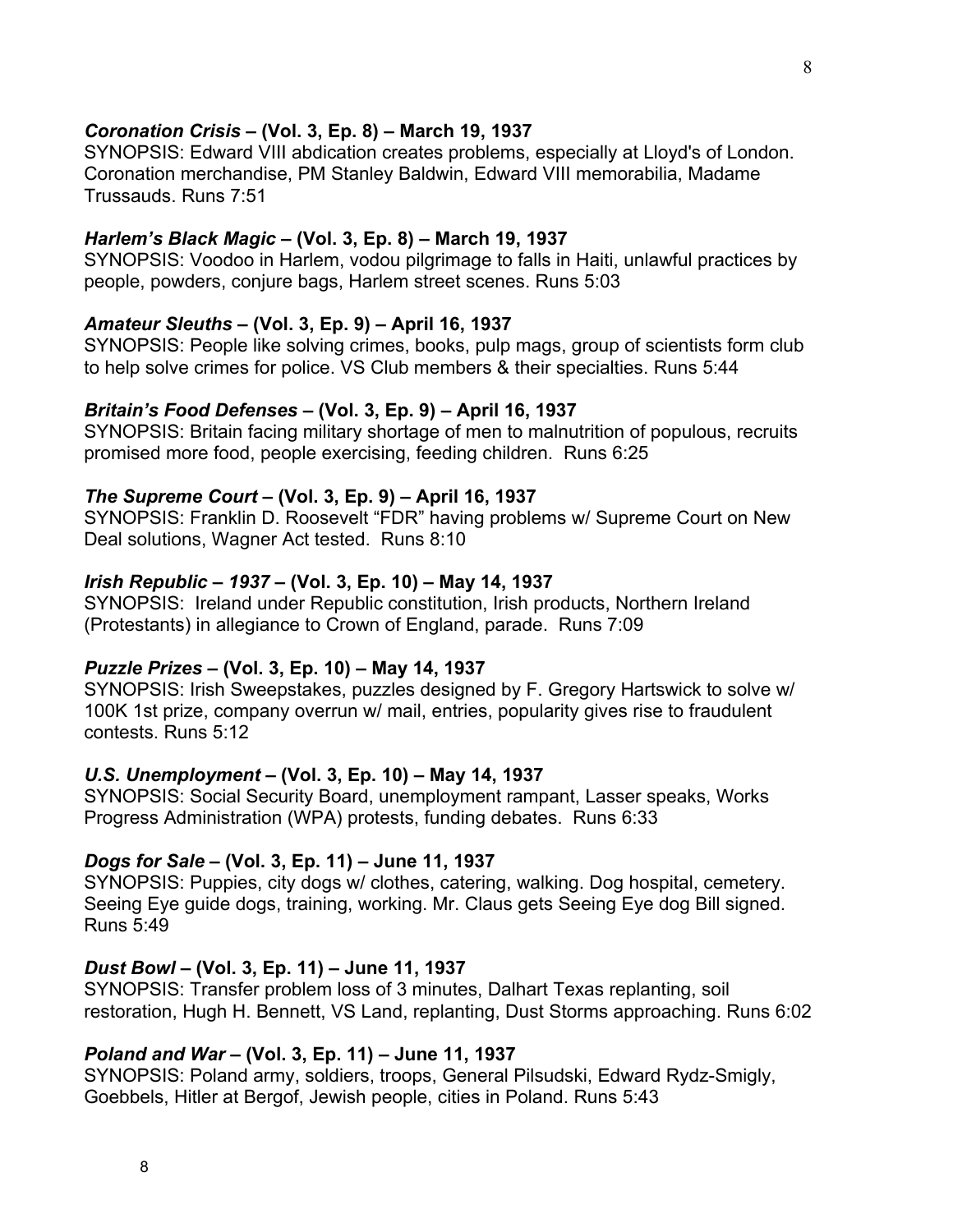### *Babies Wanted* **– (Vol. 3, Ep. 12) – July 9, 1937**

SYNOPSIS: Today's institutions & nurseries are improving their childcare methods and adoption screenings as families across America seek to adopt children into their homes. Runs: 4:59

#### *Rockefeller Millions* **– (Vol. 3, Ep. 12) – July 9, 1937**

SYNOPSIS: John D. Rockefeller erects the Rockefeller Center, a place for art & entertainment that both shocks & enthralls visitors. Runs: 4:48

# *The 49th State* **– (Vol. 3, Ep. 12) – July 9, 1937**

SYNOPSIS: Hawaii, now an important staging point for U.S. military, is granted annexation. Shots of islands & it's inhabitants, primarily Japanese. Runs: 7:08

### *Rehearsal for War* **– (Vol. 3, Ep. 13) – Aug. 6, 1937**

SYNOPSIS: U.S. is closely observing the Spanish Civil War & dictators Mussolini & Hitler in preparation for the possibilities of the next war. Runs: 6:12

#### *The Spoils System* **– (Vol. 3, Ep. 13) – Aug. 6, 1937**

SYNOPSIS: National Civil Service believes a billion dollars of tax money is annually wasted. They set out to change this by appointing better political figures. Runs: 5:57

### *Youth in Camp* **– (Vol. 3, Ep. 13) – Aug. 6, 1937**

SYNOPSIS: Across America, more children are enrolling in camps believing it will build a strong foundation for responsibilities & skills in nature. Runs: 5:48

#### *Pests of 1937* **– (Vol. 4, Ep. 1) – Sept. 10, 1937**

SYNOPSIS: America's crops & trees are overrun w/ insects & pests. The Dept. of Agriculture & Bureau of Entomology look to remedy this w/ research, counter measures & insect knowledge. Runs: 5:09

#### *War in China* **- (Vol. 4, Ep. 1) – Sept. 10, 1937**

SYNOPSIS: Rising tension & conflict between China & Japan finally erupt into Second Sino-War. U.S.A. rushes to evacuate American citizen survivors & refugees from Shanghai, China. Runs: 12:38

### *England's D.O.R.A* **– (Vol. 4, Ep. 2) – Oct. 1, 1937**

SYNOPSIS: Defense of the Realm Acts are causing inconveniences to the English people giving rise to speak easies & other methods around the law. Runs: 4:51

## *Fiorello LaGuardia* **– (Vol. 4, Ep. 2) – Oct. 1, 1937**

SYNOPSIS: Focuses on New York City Mayor Fiorello LaGuardia's aggressive but efficient campaigns for NYC reform & battles against criminals. Runs: 10:17

#### *Junk and War* **– (Vol. 4, Ep. 2) – Oct. 1, 1937**

SYNOPSIS: Across U.S., Junk men like "Alphonse Rendino" are collecting scraps of metal for money in order to sell & ship to oversea countries to make implements of war. Runs: 3:55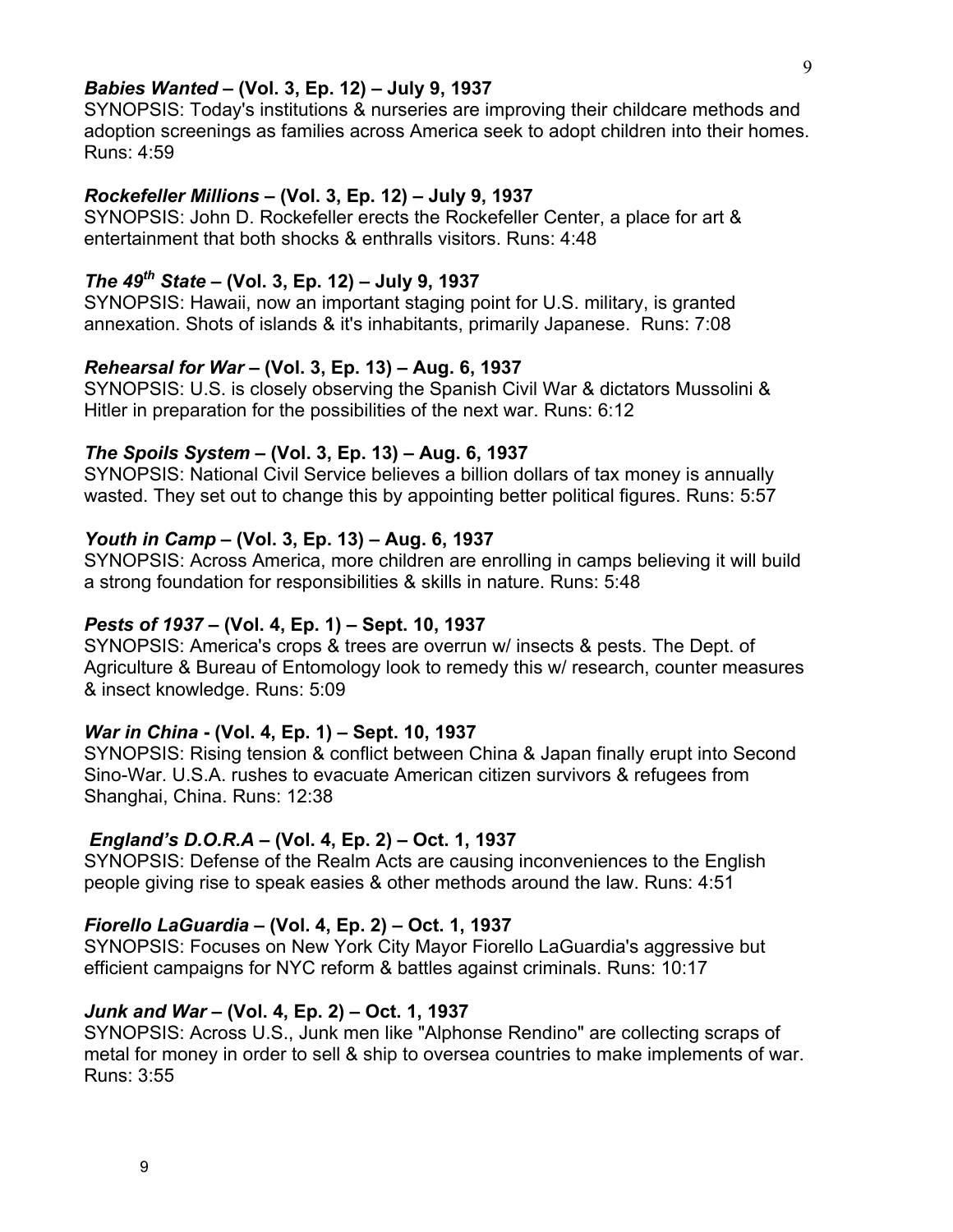### *Amoskeag-Success Story* **– (Vol. 4, Ep. 3) – Oct. 29, 1937**

SYNOPSIS: The Amoskeag mills are bankrupt! Local Manchester officials rally to raise funding to purchase Amoskeag back from auctioneers, then revitalizes the industry & fulfills employment.

Runs: 6:21

# *Crisis in Algeria* **– (Vol. 4, Ep. 3) – Oct. 29, 1937**

SYNOPSIS: Algeria is in political strife as they are being exploited and influenced by fascist & communist governments. The French attempt to step in to remedy this. Runs: 6:59

# *U.S Secret Service* **– (Vol. 4, Ep. 3) – Oct. 29, 1937**

SYNOPSIS: The Secret Service is not only responsible for the President's life, but also the treasury & currency. A dramatization of agents tracking down a counterfeiter. Runs: 5:09

# *Britain's Gambling Fever* **– (Vol. 4, Ep. 4) – Nov. 26, 1937**

SYNOPSIS: Football (soccer) pools w/ high odds prompt new law, casino gambling, loop hole discovered in law, gambling on credit.

# *Alaska's Salmon War* **– (Vol. 4, Ep. 4) – Nov. 26, 1937**

SYNOPSIS: Flying to & in Alaska, Mantansuka settlers, territory resources, fisherman upset about Japanese fishing outside 3 mile limit. Runs 7:33

# *The Human Heart* **– (Vol. 4, Ep. 4) – Nov. 26, 1937**

SYNOPSIS: New advances in cardiology, rising heart problems w/ rising age, Rheumatic Fever & young hearts, strides in research being made. Runs 6:33

# *Finland's 20th Birthday* **– (Vol. 4, Ep. 5) – Dec. 27, 1937**

SYNOPSIS: Paying WWI war debts to U.S. on time while building strong economy at home w/ factories, industry, lumber, exports to USA. Runs 6:00

# *The Laugh Industry* **– (Vol. 4, Ep. 5) – Dec. 27, 1937**

SYNOPSIS: Jack Benny on stage, Eddie Cantor talking w/ writer, Gosden & Correll working on script, Phil Baker analyzing jokes, Fred Allen makes statement, people stealing jokes.

# *Ships-Strikes-Seamen* **– (Vol. 4, Ep. 5) – Dec. 27, 1937**

SYNOPSIS: FDR puts Joseph Kennedy in charge of Maritime Commission, new rules & regulations for seamen, Union speaks out, new ship designs, Clippers.

# *Inside Nazi Germany* **– (Vol. 4, Ep. 6) – Jan. 18, 1938**

SYNOPSIS: Inside 1938 Nazi Germany: build up of troops, munitions, Anti-Semitism, alliance w/ Italy, children, teens & adults give everything for State & Hitler, Bunds in USA. Runs: 16:00

# *Old Dixie's New Boom* **– (Vol. 4, Ep. 7) – Feb. 18, 1938**

SYNOPSIS: Dr. Herty works to get pine tree pulp used as white paper, new crop for Southern US, mills open, VS interior working paper mill, industry. Runs 7:31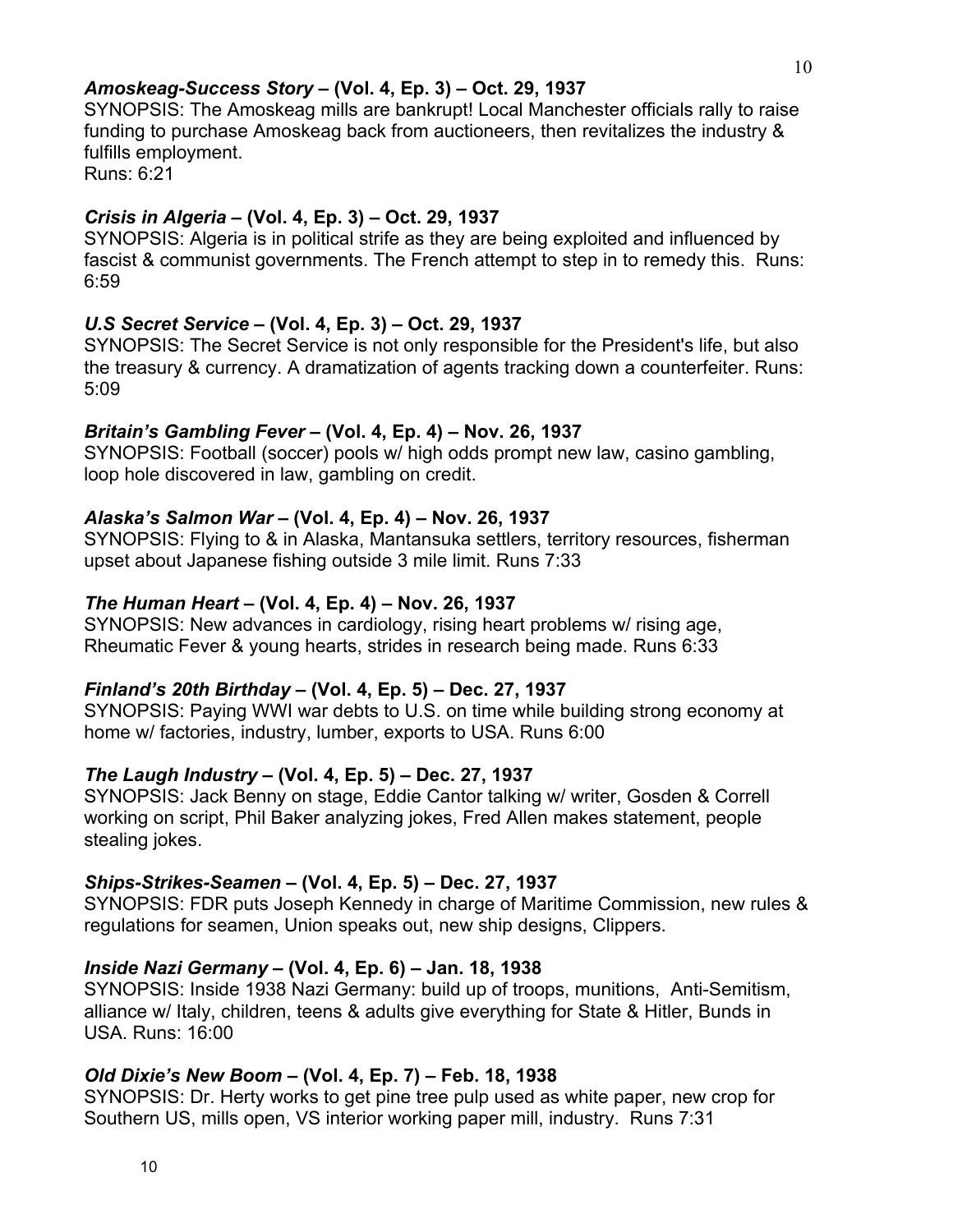## *One Million Missing* **– (Vol. 4, Ep. 7) – Feb. 18, 1938**

SYNOPSIS: Police, Private detectives search for missing people, Skip Tracers founder Daniel Eisenburg finds missing man in dramatization, radio listeners. Runs 5:27

### *Russians in Exile* **– (Vol. 4, Ep. 7) – Feb. 18, 1938**

SYNOPSIS: October Revolution & post WWI White Russians (anti-Bolshevik) refugees, Tsar Czar Nicolas II w/ family, Trotsky, Russians in exile, Igor Sikorsky. Runs 5:34

# *Arms and the League* **– (Vol. 4, Ep. 8) – March 18, 1938**

SYNOPSIS: Arms Race & League of Nations problems, Chamberlain, Eden, weapons. Runs 7:06

### *Brain Trust Island* **– (Vol. 4, Ep. 8) – March 18, 1938**

SYNOPSIS: New Deal Relief Administrator Julius Stone Jr. oversees Key West from dole to tourist attraction, 1935 hurricane destruction, development. Runs 11:02

### *Crime and Prisons* **– (Vol. 4, Ep. 9) – March 18, 1938**

SYNOPSIS: USA working on prison jail reform, curbing idleness, prisoners working for states, maximum & minimum-security facilities. Runs 9:37

# *Nazi Conquest* **– No. 1 – (Vol. 4, Ep. 9) – April 15, 1938**

SYNOPSIS: NBC scoops report on Hitler moving into Austria (The Anschluss) Annexation. Mein Kampf Foreshadowing. Brief bio Hitler & Habsburg family. Runs 10:44

## *England's Bankrupt Peers* **– (Vol. 4, Ep. 10) – May 13, 1938**

SYNOPSIS: English manor houses, country estate mansions auctioned or resale due to high "Rearmament Taxes", Lords go to work. Runs 5:08

### *Friend of the People* **– (Vol. 4, Ep. 10) – May 13, 1938**

SYNOPSIS: U.S. Congressional representatives & hopefuls. Following Indiana Congressman Samuel Pettengill (D) through long workday. Runs 7:22

# *Racketeers vs. Housewives* **– (Vol. 4, Ep. 10) – May 13, 1938**

SYNOPSIS: Examples of fraudulent business practices, consumer fraud, women training others, examples of "honest" manufacturing, production. Runs 6:21

# *Men of Medicine* **– (Vol. 4, Ep. 11) – June 10, 1938**

SYNOPSIS: Medical school to private practice, Depression hurting poor, doctors volunteering at clinics, pro bono publico,listing current treatments available. Runs: 16:07

### *G-Men of the Sea* **– (Vol. 4, Ep. 12) – July 8, 1938**

SYNOPSIS: Pre WWII US Coast Guard, patrolling, listening for unlawful radio messages, ice patrol, dramatization of investigation & arrest, cadets in New London. Runs 16:12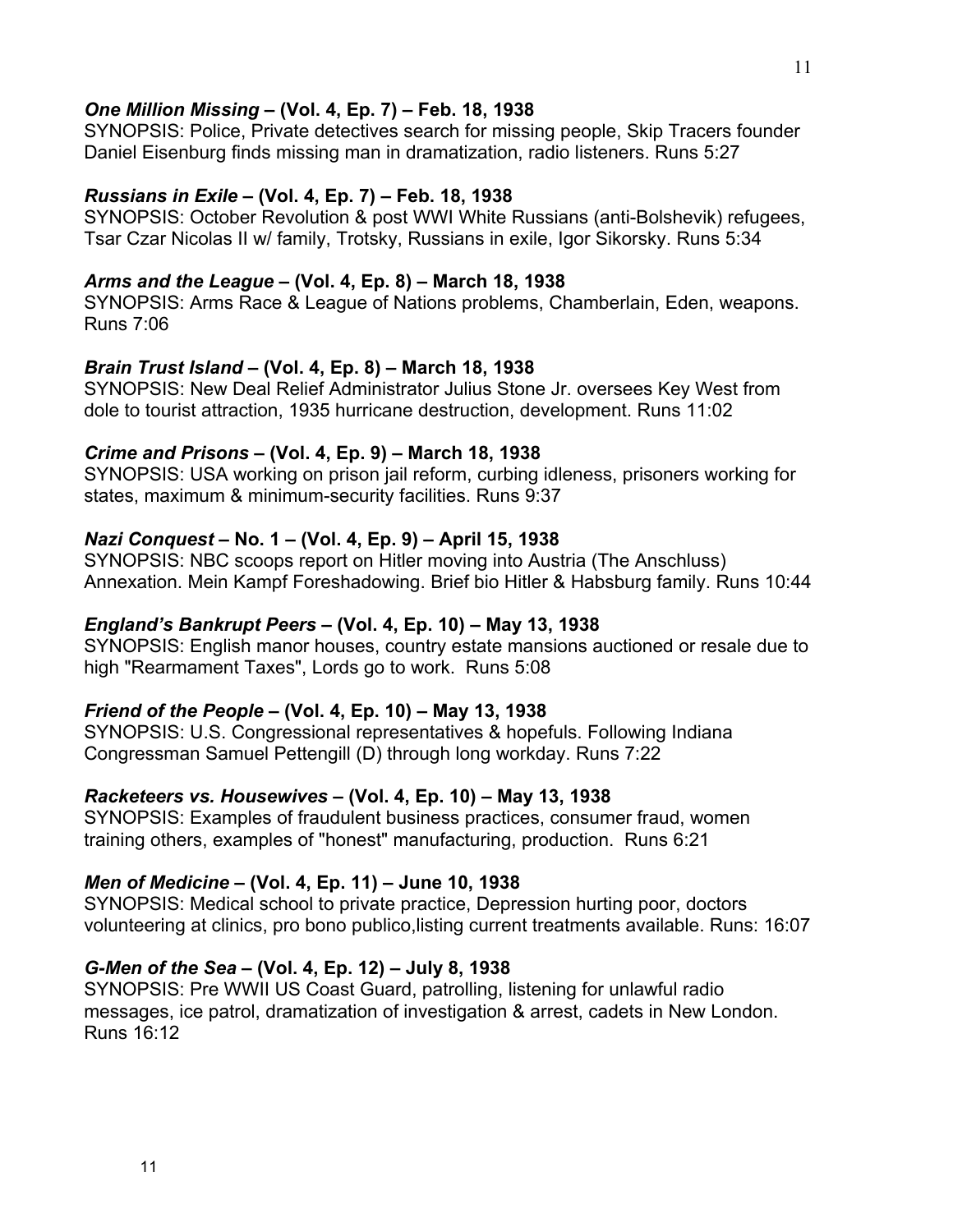### *Man at the Wheel* **– (Vol. 4, Ep. 13) – Aug. 6, 1938**

SYNOPSIS: Automobile drivers & safety, motorcycle police (state highway patrolman, officers) state trying to reduce accidents w/ enforcement, education & engineering. Runs 11:57

## *Threat to Gibraltar* **– (Vol. 4, Ep. 13) – Aug. 6, 1938**

SYNOPSIS: International Zone of Tangier must remain free from Spanish & Italian fascism, deporting communists, England sending troops, France & England guard coast. Runs 6:39

### *Father Divine's Deal* **– (Vol. 5, Ep. 1) – Sept. 2, 1938**

SYNOPSIS: Father Divine receives Crum Elbow estate from Howland Spencer in Hudson River Valley across river from President Roosevelt's Hyde Park home. Runs 9:18

### *Prelude to Conquest* **– (Vol. 5, Ep. 1) – Sept. 2, 1938**

SYNOPSIS: Czechoslovakia (Czech Republic, Ceska Republika) Prague (Praha), country, farming, industry, Pilsner, preparing defense. Hitler Nazi rallies. Runs 10:40

### *The British Dilemma* **– (Vol. 5, Ep. 2) – Sept. 30, 1938**

SYNOPSIS: England realizes their passivity may come w/ dire consequences as Hitler continues to gain more power. England now rushes to prepare for war. Runs: 10:40

### *U.S. Fire Fighters* **– (Vol. 5, Ep. 2) – Sept. 30, 1938**

SYNOPSIS: Fires are out of control. Franklin H. Wentworth sets out to educate America in fire prevention to reduce fires & improve knowledge, prevention, & response. Runs: 6:38

### *Inside the Maginot Line* **– (Vol. 5, Ep. 3) – Oct. 28, 1938**

SYNOPSIS: France races to prepare its national defenses - training recruits for reserves and fortifying its stronghold, the Maginot Line to withstand any attempts of siege. Runs: 19:42

### *Uncle Sam: The Good Neighbor* **– (Vol. 5, Ep. 4) – Nov. 25, 1938**

SYNOPSIS: Headed by Cordell Hull & Howland Shaw, the U.S. embarks to expand & maintain affairs w/ foreign countries, namely South America & Africa. Runs: 17:44

## *The Refugee – Today and Tomorrow* **– (Vol. 5, Ep. 5) – Dec. 23, 1938**

SYNOPSIS: Chinese refugees, Spanish & European refugees, Jewish refugees, Palestine. Runs 16:53

### *State of the Nation-1939* **– (Vol. 5, Ep. 6) – Jan. 20, 1939**

SYNOPSIS: Statisticians Gallup & Roper sample US thought & opinions on the 1936 Presidential elections & on Pres. FDR's New Deal plans. Runs: 17:01

# *Mexico's New Crisis* **– (Vol. 5, Ep. 7) – Feb. 1939**

SYNOPSIS: Mexico President Lazaro Cardenas aims to raise the standard of living for its people & to modernize its country. Mexico lifestyle, history, economy. Runs: 9:43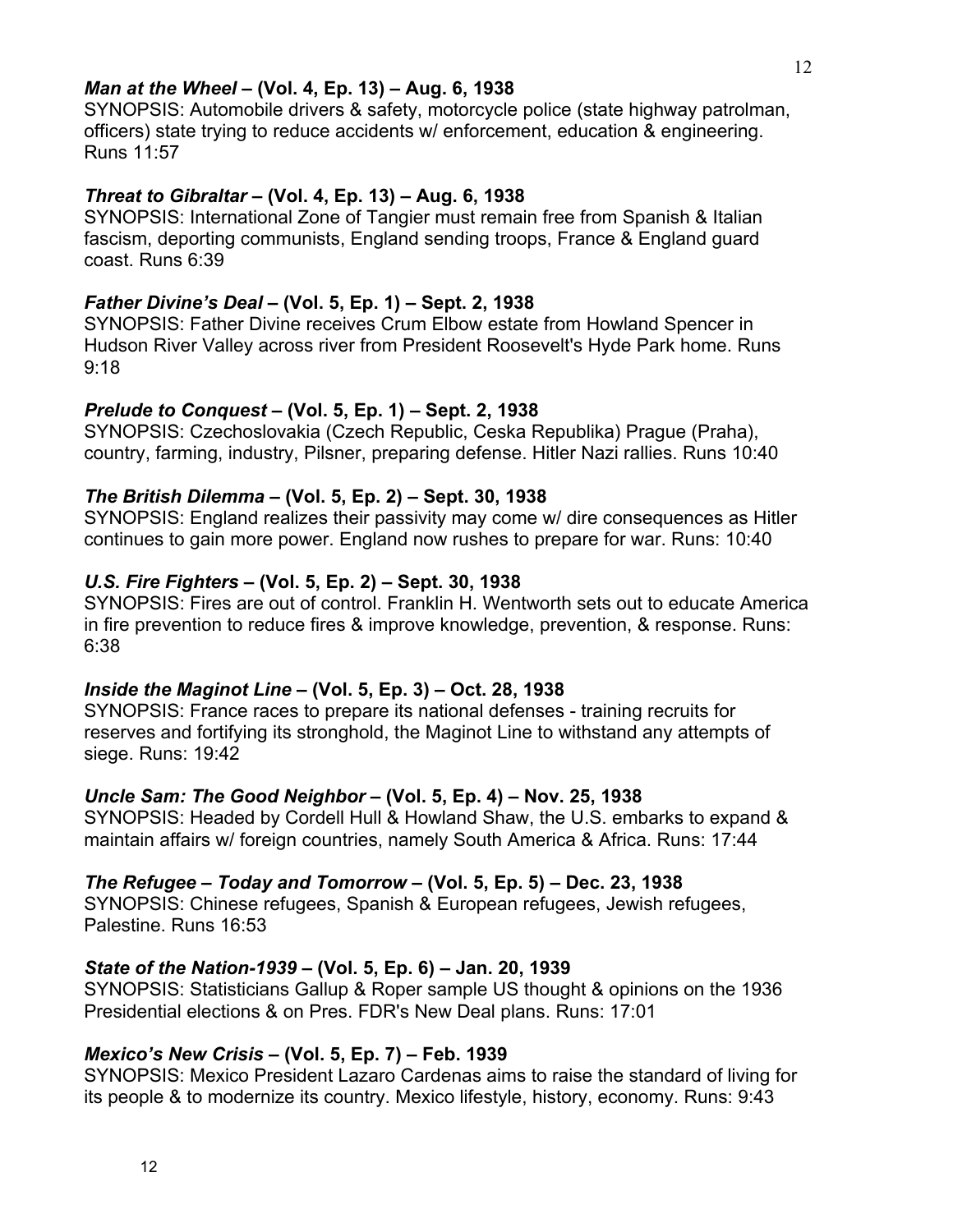## *Young America* **– (Vol. 5, Ep. 7) – Feb. 1939**

SYNOPSIS: For young boys in America, England & France, the way of the Boy Scouts is an ideal & popular environment to learn by doing & respecting the rights of others. Runs: 8:56

## *Mediterranean – Background for War* **– (Vol. 5, Ep. 8) – March 1939**

SYNOPSIS: North Africa faces Fascist Italy's advancement under Dictator Benito Mussolini. France moves quickly to aid their colonies. Runs: 17:38

### *Japan – Master of the Orient* **– (Vol. 5, Ep. 9) – April 1939**

SYNOPSIS: Japan's invasion of China turns heads of U.S. and British leaders. A look into the Second Sino-Japanese War & its consequences. Runs: 17:57

# *Dixie – U.S.A.* **– (Vol. 5, Ep. 10) – May 1939**

SYNOPSIS: A look into the old South (Southern States) & their lifestyles as they recuperate from the American Civil War. A look into their economic situations & education. Runs: 18:09

### *War, Peace, Propaganda* **– (Vol. 5, Ep. 11) - June 1939**

SYNOPSIS: As Britain prepares for the oncoming war, methods of propaganda are used to persuade the U.S.A. to at least stay neutral. Runs: 18:11

### *The Movies March On***! – (Vol. 5, Ep. 12) – July 1939**

SYNOPSIS: MOMA holds large important collection of films, includes many clips from silent films & first talking pictures as well as people in current industry. Runs 20:58

# *Metropolis – 1939* **– (Vol. 5, Ep. 13) – Aug. 1939**

SYNOPSIS: 1939 Iconic early New York City, people, jobs, police, courts, cityscapes. Runs 17:33

# *Soldiers with Wings* **– (Vol. 6, Ep. 1) – Sept. 1939**

SYNOPSIS: Aircraft & warfare, Fortifying Paris, US forming Army Air Corps, training, airplanes, scenics. Runs 18:07

# *Battle Fleets of England* **– (Vol. 6, Ep. 2) – Sept. 1939**

SYNOPSIS: England's strength & pride in WWII is their Navy Fleet. These fleet insure security & safety for Britain's waters, shipments & fight against Nazi Germany. Runs: 17:59

# *Uncle Sam-the Farmer* **– (Vol. 6, Ep. 3) – Oct. 1939**

SYNOPSIS: There are over 6 million US farms. The US Department of Agriculture must oversee all related activities. WWI ruined farms, farming lifestyle today, and "Witham". family. Runs: 17:21

# *Newsfronts of War-1940* **– (Vol. 6, Ep. 4) – Nov. 1939**

SYNOPSIS: The Associated Press covers news from all across the world. With the onset of WWII, AP's correspondents are pouring endless news from Europe & Russia. Runs: 18:16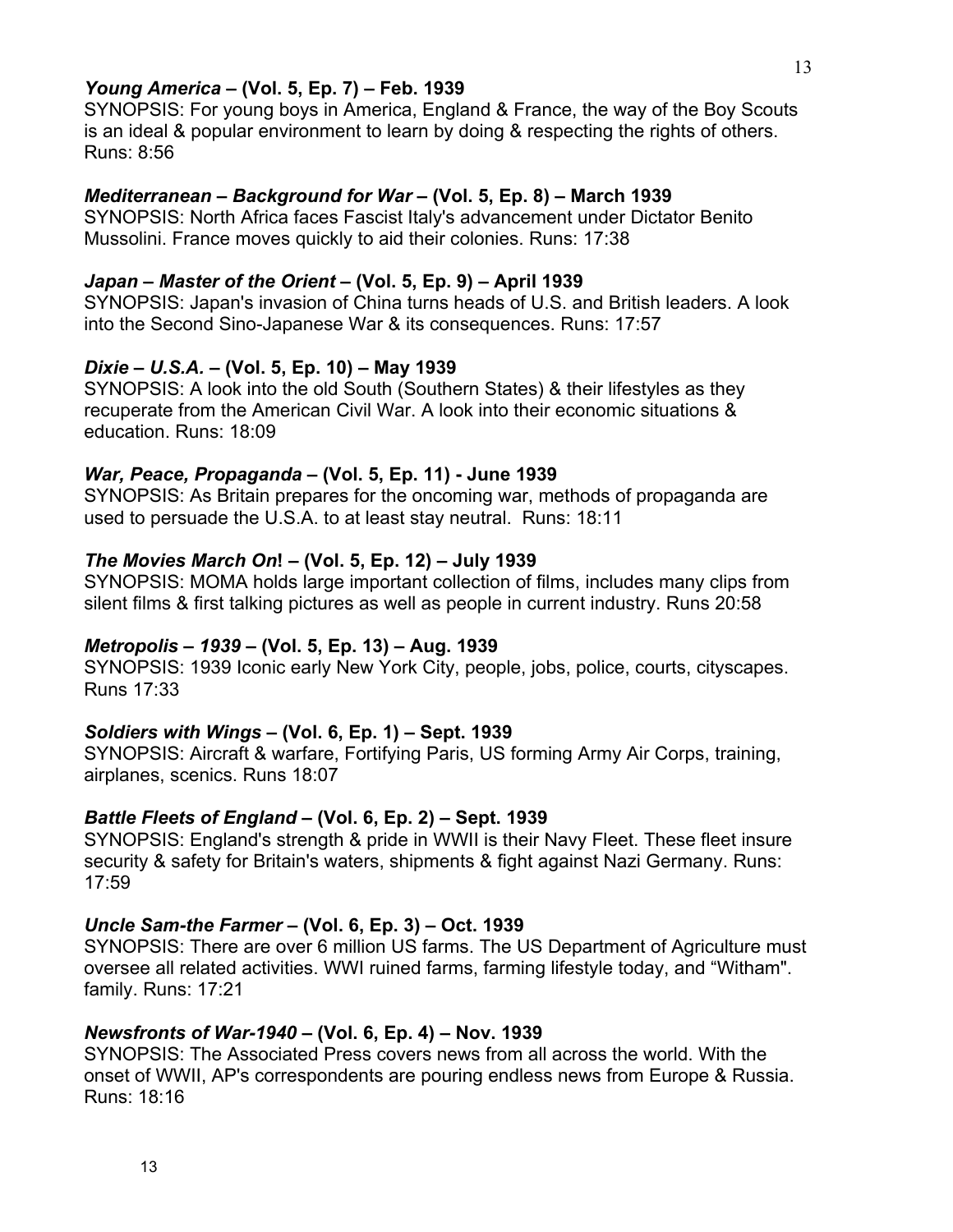### *Crisis in the Pacific-1940* **– (Vol. 6, Ep. 5) – Dec. 1939**

SYNOPSIS: French trying to defend country, Japan at war in China, British holding onto Hong Kong, US strong in Philippines & Guam (still developing) & Oahu. Runs 17:10

# *The Republic of Finland 1919-1940* **– (Vol. 6, Ep. 6) – Jan. 1940**

SYNOPSIS: Embassies & Ambassadors in D.C., portrait of Finland, Czar, Finland Civil War, Stalin's troops, USSR bombs Helsinki, invades Finland. Runs 17:25

# *The Vatican of Pius XII* **– (Vol. 6, Ep. 7 – Feb. 1940**

SYNOPSIS: Portrait of the Vatican, some Pope Pius XII, briefly touching on other orders of the Catholic Religion. Runs 17:54

# *Canada at War* **– (Vol. 6, Ep. 8) – March 1940**

SYNOPSIS: Canadian Ally Alliance WWII, involvement WWI. Many generals shown, as yet unidentified. Factories, war effort, Canadian home front. Runs: 17:25

# *America's Youth* **– (Vol. 6, Ep. 9) – April 1940**

SYNOPSIS: Understanding youth advancement & welfare. Studying young Americans ranging from debutante daughters to college students to depression-ridden children. Runs: 18:16

# *The Philippines: 1898-1940* **– (Vol. 6, Ep. 10) – May 1940**

SYNOPSIS: The Philippine independence is threatened by Japan's war machine to invade. A look into Philippine economy & political struggles. Runs: 18:16

# *The U.S. Navy – 1940* **– (Vol. 6, Ep. 11) – June 1940**

SYNOPSIS: Building up US Navy, Marines, Coast Guard, Panay attacked 1937, Naval Conference 1921, Panama Canal, Fleet Marines. Runs 17:37

# *Spoils of Conquest* **– (Vol. 6, Ep. 12) – Aug. 1940**

SYNOPSIS: aka Netherlands East Indies (now Republic of Indonesia) a sample of life under Dutch colonization, then preparing defense against invasion. Runs 16:44

# *Gateways to Panama* **– (Vol. 6, Ep. 13) – Aug. 1940**

SYNOPSIS: US Guarding Panama Canal Zone, British presence in Caribbean, Dutch in Curacao, Antilles Gov. Wouter, French in area, island penal colony. Runs 19:09

# *On Foreign Newsfronts* **– (Vol. 7, Ep. 1) – Sept. 1940**

SYNOPSIS: Foreign correspondents report news from Europe's war front. Rise of Nazi Germany & early successful war campaign, perseverance of English spirit & pride. Runs 18:10

# *Britain's R.A.F* **– (Vol. 7, Ep. 2) – Oct. 1940**

SYNOPSIS: English Royal Air Force preparing to challenge German's Nazi air force gain air superiority through training & technology. Runs: 17:29

# *Mexico-Good Neighbor's Dilemma* **– (Vol. 7, Ep. 3) – Oct. 1940**

SYNOPSIS: Mexico undergoing revolution, presidential & political reform, to remedy unstable economy, lifestyle, policies & army w/ help from U.S. Runs: 18:18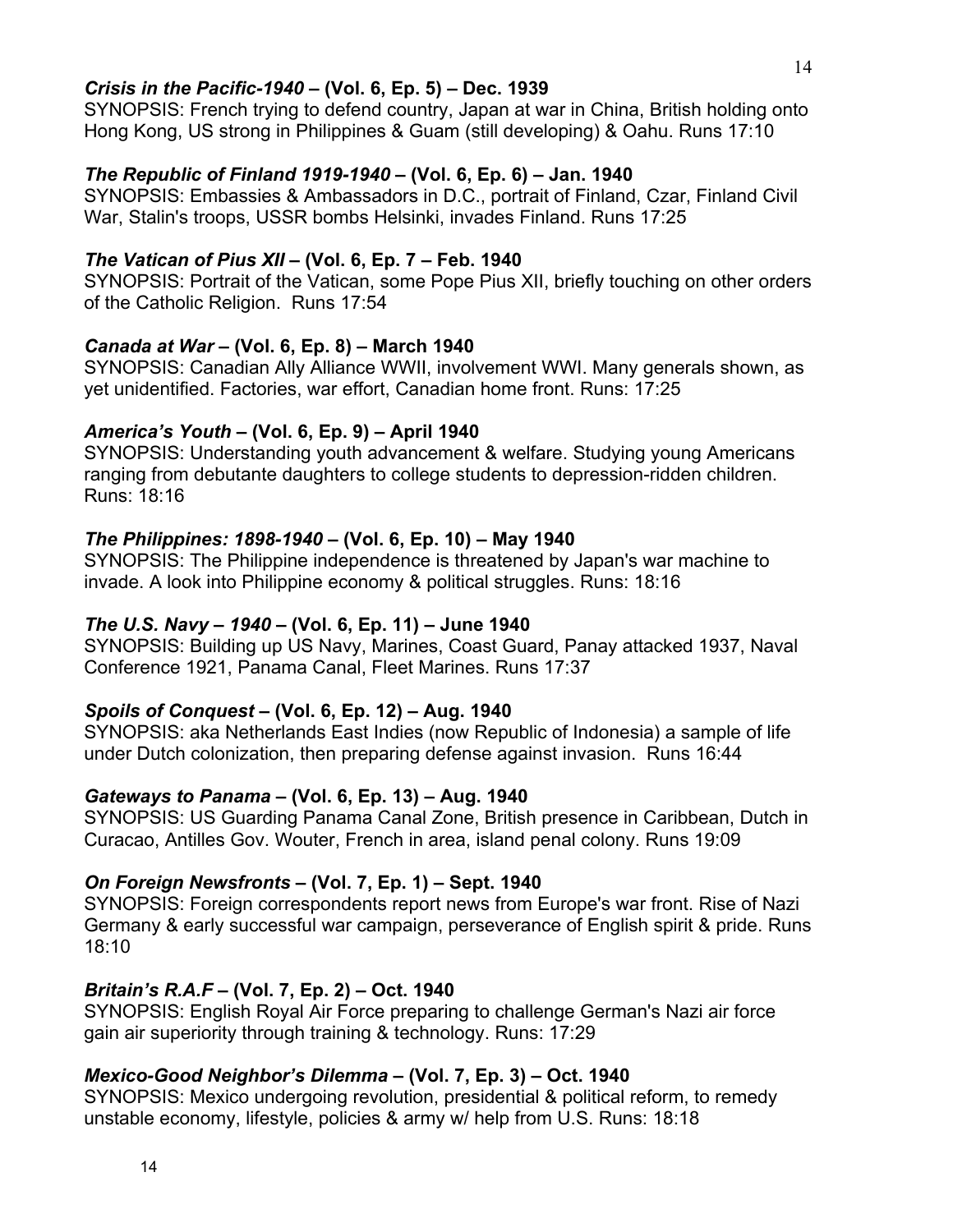## *Arms and the Men* **–** *U.S.A* **– (Vol. 7, Ep. 4) – Nov. 1940**

SYNOPSIS: Newly enlisted recruits discover the lifestyles & rewards of joining the upand-coming U.S. Army as America's resources are focused on national defense. Runs: 18:28

### *Labor and Defense-U.S.A* **– (Vol. 7, Ep. 5) – Dec. 1940**

SYNOPSIS: The US Labor front is changing especially as the war escalates in Europe. Workers unite into collective unions lead by various organizations & labor leaders. Runs: 18:02

### *Uncle Sam – The Non-Belligerent* **– (Vol. 7, Ep. 6) – Jan. 1941**

SYNOPSIS: America realizes that Britain's war against Germany must end in victory to ensure freedom for all people. The consensus then is to prepare for war! Runs: 20:36

### *Americans All* **– (Vol. 7, Ep. 7) – Feb. 1941**

SYNOPSIS: Americans of all groups learning to live together, tolerance. Education is key to understanding. The Springfield plan. Runs 16:25

### *Australia at War* **– (Vol. 7, Ep. 8) – March 1941**

SYNOPSIS: Famous ANZACS WWII contribution, Home Front efforts, storehouse & supply, troop readiness, RAAF pilots. Runs 18:44

### *Men of the F.B.I – 1941* **– (Vol. 7, Ep. 9) – April 1941**

SYNOPSIS: FBI hypothetical investigation, forensics, Hoover speech, industrial protection. Runs 20:34

# *Crisis in the Atlantic* **– (Vol. 7, Ep. 10) – May 1941**

SYNOPSIS: U.S.A faces a critical struggle in World War II at sea in the Atlantic Ocean as the Navy supports England & protects Greenland. Runs: 17:33

# *China Fights Back* **– (Vol. 7, Ep. 11) – June 1941**

SYNOPSIS: In the onset of Japan's Second Sino War, China struggles to defend itself while at the same time seeking desperately for USA to help support its war efforts. Runs: 16:47

## *New England's Eight Million Yankees* **– (Vol. 7, Ep. 12) – July 1941**

SYNOPSIS: Closest to the battlefront in Europe & WWII is New England and its coastline states. A look into their preparation & lifestyle, particular in Exeter. Runs: 19:39

# *Peace – by Adolf Hitler* **– (Vol. 7, Ep. 13) – Aug. 1941**

SYNOPSIS: British fighting, war effort, Home Front, rationing, London ruins, retrospective of Hitler's actions to date, US isolationists. Runs 17:30

# *Thumbs Up, Texas!* **– (Vol. 8, Ep. 1) – Aug. 1941**

SYNOPSIS: Washington D.C. faces a rush of Texans moving in. A look at the lifestyle of Texas, its history, resources, & participation in WWII. Runs: 18:30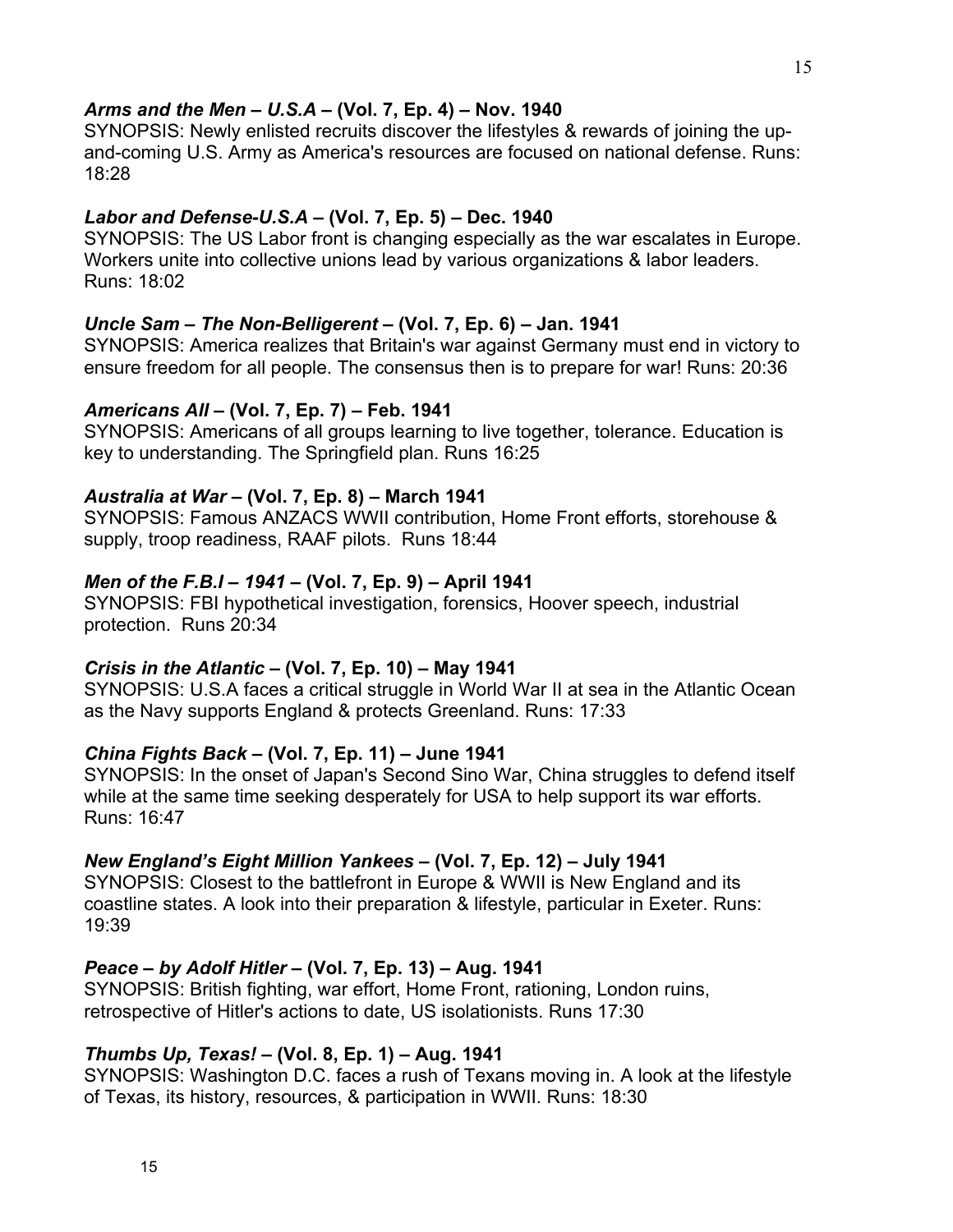## *Norway in Revolt* **– (Vol. 8, Ep. 20 – Sept 1941**

SYNOPSIS: Norwegians live in fear under German Nazi occupation. Rebels escape to Britain & join the army to retake Norway. 'Little Norway' is one such training camp. Runs: 19:40

## *Sailors with Wings* **– (Vol. 8, Ep. 3) – Oct. 1941**

SYNOPSIS: US Navy pilots, aircraft, bombers, aircraft carriers, Pre WWII US Navy bases, historical images of Naval flight. Runs 19:22

### *Main Street – U.S.A* **– (Vol. 8, Ep. 4) – Nov. 1941**

SYNOPSIS: Home Front activities, one family's war support efforts, Dramatization of what life would be like if NEW ORDER came to USA, alternate history. Runs 17:09

### *Our America at War* **– (Vol. 8, Ep. 5) – Dec. 1941**

SYNOPSIS: Isolationism gave US false sense of security. Utilizing March of Time "The Ramparts We Watch" feature footage to draw parallel of this war to last. WWI, WWII. Runs 16:54

### *Battlefields of the Pacific* **– Special Issue – Dec. 1941**

Compilation from past issues: 1939 Hong Kong, 1939 Guam, 1940 Philippines, 1940 Dutch East Indies.

### *When Air Raids Strike* **– (Vol. 8, Ep. 6) – Jan. 1942**

SYNOPSIS: America must prepare for the increasing threat of air raid attacks. They look to & follow the examples of the experienced British A.R.P. - Air Raid Precautions. Runs: 19:13

### **Far East Command – (Vol. 8, Ep. 7) – Feb. 1942**

SYNOPSIS: Japan has occupied the South Pacific Is. for its abundance of resources, namely from Singapore. The U.N. now looks to operate out of Australia & New Zealand. Runs: 17:05

### *The Argentine Question* **– (Vol. 8, Ep. 8) – March 1942**

SYNOPSIS: A look into Argentina's lifestyle, agriculture, economy & trade during the midst of World War II. Their objective: to stay neutral. Runs: 18:27

### *America's New Army* **– (Vol. 8, Ep. 9) – April 1942**

SYNOPSIS: Building up, streamlining & reorganizing US Army into three commands: Ground Forces, Air Forces, Services of Supply, the departments under them & their responsibilities. Runs: 16:10

# *India in Crisis* **– (Vol. 8, Ep. 10) – May 1942**

SYNOPSIS: Social & political problems, Gandhi, Hindu customs, variety of locations, independence rally, British influence in India. Runs 18:31

# *India at War* **– (Vol. 8, Ep. 11) – June 1942**

SYNOPSIS: India's Independence movement, British Indian Army, Colonial India, Japanese troops, ship building, industry, textiles, soldiers. Runs 18:33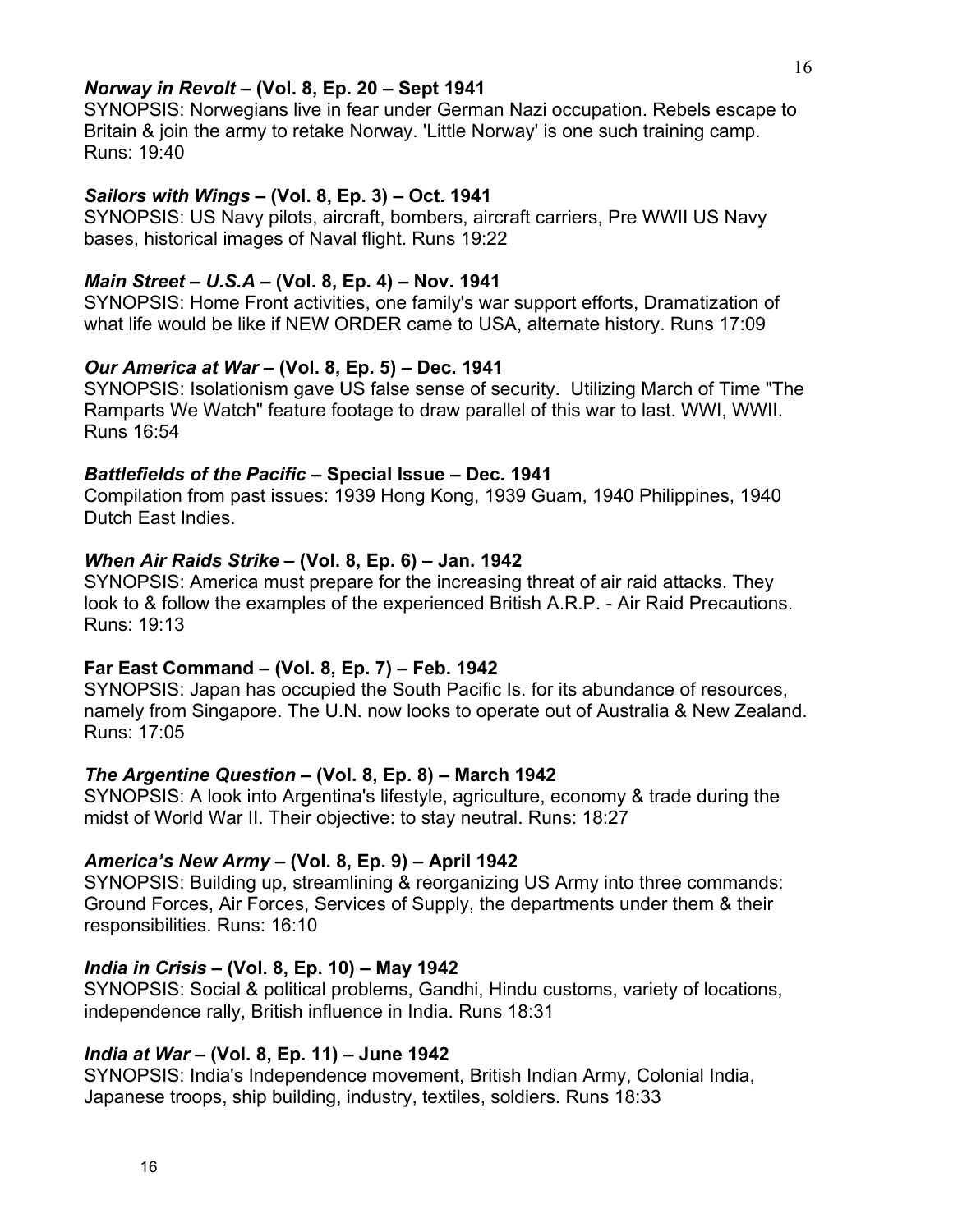## *Men in Washington – 1942* **– (Vol. 8, Ep. 12) – July 1942**

SYNOPSIS: 1942 Washington, city booming w/ work for war effort, housing shortage, quick clips of people domestic & foreign, FDR conventions, war supplies, airplanes, bombs, ships. Runs 19:00

# *Men of the Fleet (The Ocean Fronts)* **– (Vol. 8, Ep. 13) – July 1942**

SYNOPSIS: US Navy faces great losses at sea during WW II. Depictions of various Navy departments, schools & technologies that are helping the ocean front war effort. Runs: 17:15

# *The F.B.I Front* **– (Vol. 9, Ep. 1) – Sept. 1942**

SYNOPSIS: Federal Bureau of Investigation Agents working against spying, sabotage and traitors. Dramatization of FBI Agents investigating, infiltrating Nazi Bund organization. Runs: 19:34

# *The Fighting French* **– (Vol. 9, Ep. 2) – Oct. 1942**

SYNOPSIS: Free French Charles de Gaulle working outside country, Colonial Caledonia (Melanesian soldiers) & Equatorial Africa soldiers & laborers.

# *Mr. and Mrs. America* **– (Vol. 9, Ep. 3) – Nov. 1942**

SYNOPSIS: What American are doing at home for World War II, WWII, War Effort. Runs 19:43

# *Prelude to Victory* **– (Vol. 9, Ep. 4) – Dec. 1942**

SYNOPSIS: U.S.A looks to invade France occupied North Africa as they take steps toward victory in World War II. Runs: 17:35

# *The Navy and the Nation* **– (Vol. 9, Ep. 5) – Dec. 1942**

SYNOPSIS: Home Front working to support Navy w/ supplies, ships, airplanes. Ship & airplane factory, brief "Rosie the Riveter". Runs: 18:53

# *One Day of War – Russia* **– (Vol. 9, Ep. 6) – Jan. 1943**

SYNOPSIS: Soviet cameramen provide footage from all over USSR for a glimpse of "one day" of war in Russia. Runs 21:04

# *The New Canada* **– (Vol. 9, Ep. 7) – Feb. 1943**

SYNOPSIS: Canada sending troops to England. Portrait of Canada, cities & rural areas, natural resources, farming, French Canada profile. Runs 17:23

# *America's Food Crisis* **– (Vo. 9, Ep. 8) – March 1943**

SYNOPSIS: Rationing food, shortages, Lend Lease foods, farmers needing supplies, Victory Gardens, food relief, ration coupons, UN flags. Runs 17:47

# *Inside Fascist Spain* **– (Vol. 9, Ep. 9) – April 1943**

SYNOPSIS: Spanish dictator Generalissimo Francisco Franco, Civil War, regime prisoners, raising wards, soup kitchens, and poverty. Runs 16:47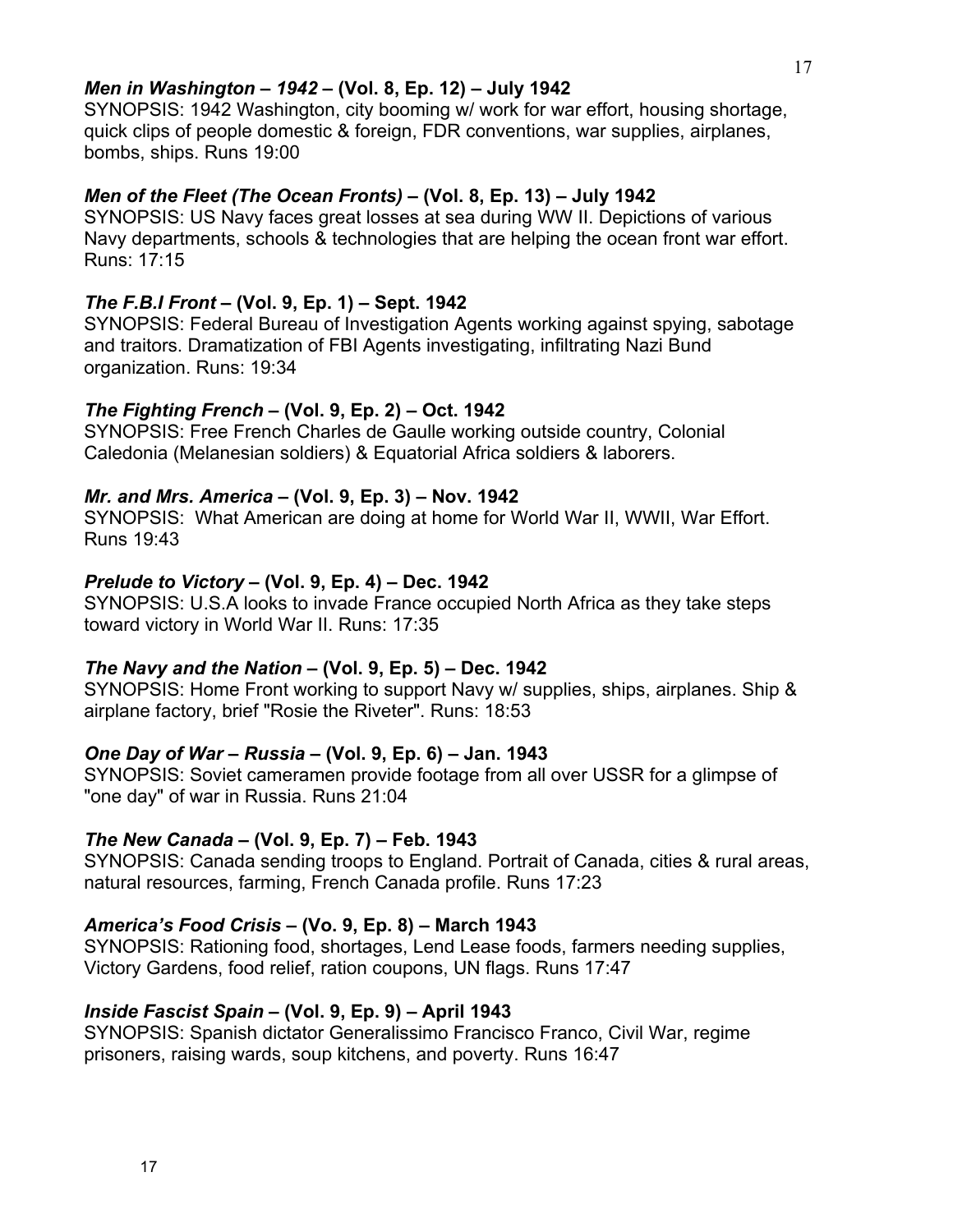## *Show Business at War* **– (Vol. 9, Ep. 10) – May 1943**

SYNOPSIS: Show Business people working for WWII war effort, making films, training cameramen, donating time, serving in armed services. Many stars perform. Runs 17:34

# *Invasion!* **– (Vol. 9, Ep. 11) – June 1943**

SYNOPSIS: Westbrook Van Voorhis questions WWII experts, divisions of Army Supply, mobilizing equipment, supplies & soldiers & WACs. Runs 17:53

# *Bill Jack vs. Adolf Hitler* **– (Vol. 9, Ep. 12) – July 1943**

SYNOPSIS: Bill Jack runs unusual company, factory workers have many benefits & long hours working for war effort, precision instruments for airplanes. Runs 17:37

# *And Then Japan* **– (Vol. 9, Ep. 13) – Aug. 1943**

SYNOPSIS: Warning portrait of Japan, Hirohito, Imperial Palace, soldiers, dramatized execution of POWs, Churchill speaking to Congress, Joseph Grew warning. Runs 17:36

# *Airways to Peace* **– (Vol. 10, Ep. 1) – Sept. 1943**

SYNOPSIS: U.S.A.'s Air Transport Command delivers all over the globe transporting war supplies, wounded soldiers & paving way for future air travel. Runs: 16:27

# *Portugal – Europe's Crossroads* **– (Vol. 10, Ep. 2) – Oct. 1943**

SYNOPSIS: A look at Portugal's political influence, powers, economy, customs, education, lifestyle & relationship to Spain. Runs: 18:25

# *Youth in Crisis* **– (Vol. 10, Ep. 3) – Nov. 1943**

SYNOPSIS: How the war is effecting America's youth, programs for teens to keep them busy, more involved w/ family. Runs 17:49

# *Naval Log of Victory* **– (Vol. 10, Ep. 4) – Dec. 1943**

SYNOPSIS: War on the ocean, Pearl Harbor, Murmansk, Pacific theater, night battle, air battle from Carriers, Guadalcanal, Japanese Zero, Vichy, Italian ships. Runs 18:56

# *Up-Beat in Music* **– (Vol. 10, Ep. 5) – Dec. 1943**

SYNOPSIS: Music for military, brief Glenn Miller in uniform, V-discs, "Hip Kits", many big names playing, singing, composing. Runs 16:53

# *Sweden's Middle Road* **– (Vol. 10, Ep. 6) – Jan. 1944**

SYNOPSIS: Inside actively neutral Sweden, working w/ Allied & Axis powers, imports, exports, shortages, accepting Norway refugees, allowing trains to pass. Runs 18:42

# *Post-War Jobs* **– (Vol. 10, Ep. 7) – Feb. 1944**

SYNOPSIS: As wartime production decreases U.S. must prepare for post-war economics. Springfield, Vermont as example. New modern items consumers want to buy. Runs: 18:00

# *South American Front-1944* **– (Vol. 10, Ep. 8) – March 1944**

SYNOPSIS: U.S.'s relationship w/ South America - Argentina, & especially parts of the strategic location of Brazil during World War II. Runs: 17:07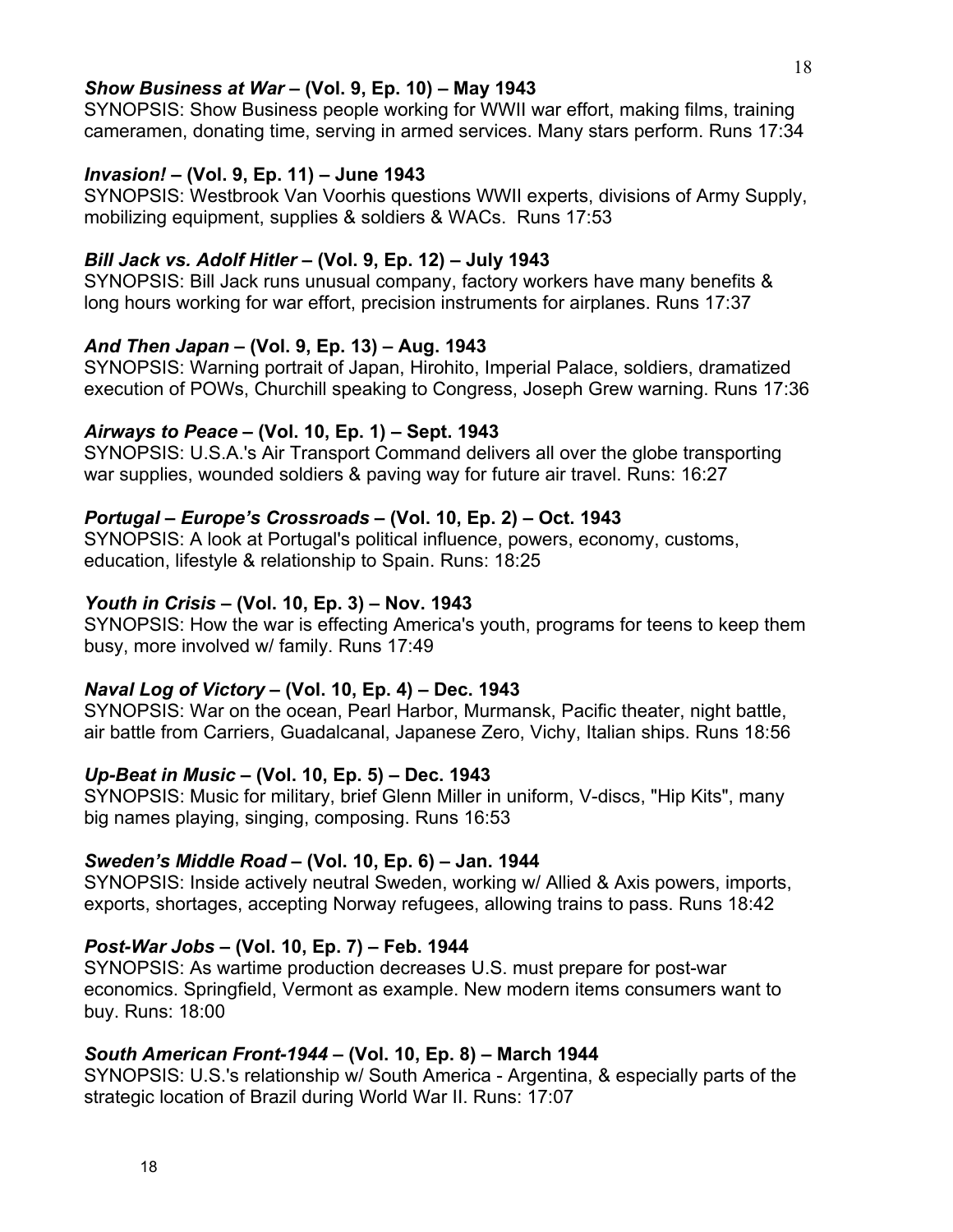### *The Irish Question* **– (Vol. 10, Ep. 9) – April 1944**

### *Underground Report* **– (Vol. 10, Ep. 10) – May 1944**

SYNOPSIS: Collaborators, French Resistance, graphic, murdered people in woods, Soviet forces, Allied bombing on Berlin. Runs: 19:19

#### *Back Door to Tokyo* **– (Vol. 10, Ep. 11) – June 1944**

SYNOPSIS: Closed Burma Road forces US to fly over Himalayas, training Nationalist Chinese troops, building Ledo Road. Runs 17:40

#### *British Imperialism* **– (Vol. 10, Ep. 13) – Aug. 1944**

SYNOPSIS: A look at the biggest & smallest British Commonwealth Nations & their alliance to Britain during World War II. Runs: 17:42

#### *Post-War Farms* **– (Vol. 11, Ep. 1) – Sept. 1944**

SYNOPSIS: Traditional & electrical farming, crops, harvesting, industrial & family farming, Cason Callaway, Seabrook Farms, REA, electrification. Note: some dark contrast. Runs 16:37

### *What To Do With Germany* **– (Vol. 11, Ep. 2) – Oct. 1944**

SYNOPSIS: German POWs, refugees, mass grave, Hitler, Nazi control, Omaha Beach Normandy, UN Beginnings, opinions of what to do next. Runs 18:25

#### *Uncle Sam, Mariner?* **– (Vol. 11, Ep. 3) – Nov. 1944**

SYNOPSIS: Maritime Workers 1934 strike, union, delivery of military vehicles, SS Rex, SS Bremen, Pan Am Clipper. Runs 16:23

## *Inside China Today* **– (Vol. 11, Ep. 4) – Dec. 1944**

SYNOPSIS: Nationalist & Communist Chinese soldiers, Sun Yat-sen, Chiang Kai-shek, brief Mao, peasants, farmers, silk, children, Scouts, Chongqing. Runs 16:53

### *The Unknown Battle* **– (Vol. 11, Ep. 5) – Dec. 1944**

SYNOPSIS: Non-classified version of how Strategic Air Command US 8th Air Force operates bombing raids, briefing, air fight w/ Luftwaffe, debriefing. Runs 18:07

### *Report on Italy* **– (Vol. 11, Ep. 6) – Jan. 1945**

SYNOPSIS: The story of Fascist Italy's uprising w/ Benito Mussolini, its downfall w/ German Nazis in World War II, & the violent aftermath w/ the people of Italy. Runs: 16:28

#### *The West Coast Question* **– (Vol. 11, Ep. 7) – Feb. 1945**

SYNOPSIS: WWII has brought a boom in the USA West Coast industries. With the end of the war approaching, what will happen to its inhabitants & workers? Runs: 16:15

### *Memo from Britain* **– (Vol. 11, Ep. 8) – March 1945**

SYNOPSIS: As World War II is concluding, England must rebuild and return to a formal lifestyle lost in war. They look to the fulfillment of government promises. Runs: 16:00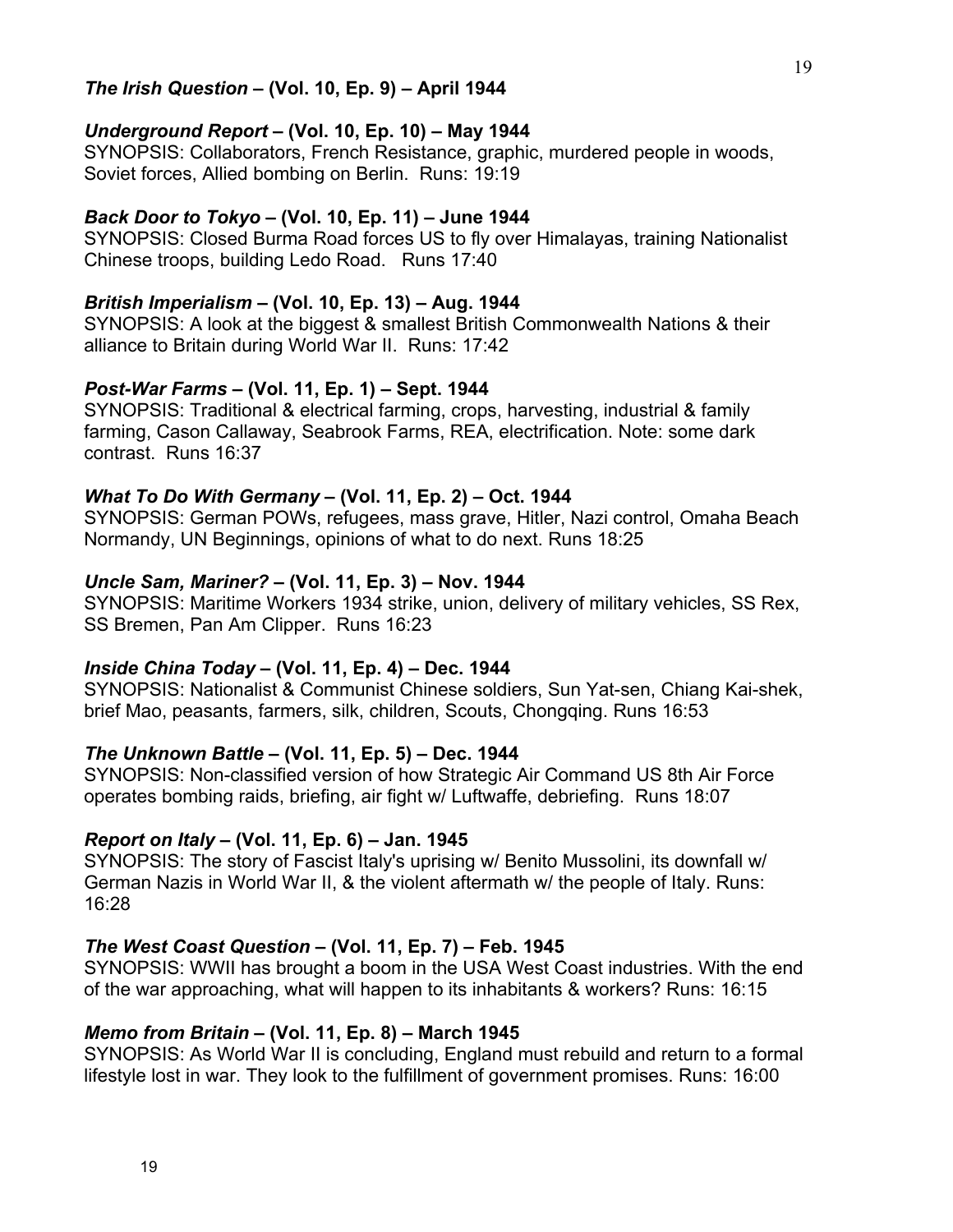### *The Returning Veteran* **– (Vol. 11, Ep. 9) – April 1945**

SYNOPSIS: World War II veterans face the difficulties of assimilating back to civilian & family life after suffering post-war physical and mental traumas. Runs: 16:12

# *Spotlight on Congress* **– (Vol. 11, Ep. 10) – May 1945**

SYNOPSIS: With World War II's end & Pres. Roosevelt's sudden death, the United States Congress finds itself inadequate & in need of reform. Runs: 15:19

# *Teen-Age Girls* **– (Vol. 11, Ep. 11) – June 15, 1945**

SYNOPSIS: Female teen explains likes & dislikes to committee. Clothes, Emily Wilkins, Junior modeling, dancing, baseball game, Prom, church choir. Runs 16:28

# *Where's the Meat* **– (Vol. 11, Ep. 12) – July 13, 1945**

SYNOPSIS: Meat shortage, why there's not enough to go around, how people (consumers & sales) try to beat the system. Runs 16:08

# *The New U.S. Frontier* **– (Vol. 11, Ep. 13) – Aug. 10, 1945**

SYNOPSIS: US in Guam, US taking Guam back, making improvements, 20th Air Force, B-29, Pacific Island people, brief look at 1945 China. Runs 16:13

# *Palestine Problem* **– (Vol. 12, Ep. 1) – Sept. 17, 1945**

SYNOPSIS: Jewish survivors of Concentration Camps, Jerusalem, Palestine, Tel Aviv - Yaffo. Runs: 16:17

# *American Beauty* **– (Vol. 12, Ep. 2) – Oct. 5, 1945**

SYNOPSIS: Soldiers coming home, women greeting, women in all types of beauty regimes, simple to custom, make-up, Spas, exercises, hair. Male grooming. Runs 17:23

# *18 Million Orphans* **– (Vol. 12, Ep. 3) – Nov. 2, 1945**

SYNOPSIS: Devastated from Japanese invasion, the Philippine people & government look to U.S. & Gen. Douglas MacArthur's aid for liberation & restoration. Runs: 16:43

# *Justice Comes to Germany* **– (Vol. 12, Ep. 4) – Nov. 30, 1945**

SYNOPSIS: At WWII's end, Franz Strasser is on trial for war crimes against a U.S. airman. Footage of trial, testimonies, deliberation & verdict. Runs: 20:11

# *Challenge to Hollywood* **– (Vol. 12, Ep. 5) – Dec. 28, 1945**

SYNOPSIS: Great Britain importing beloved American films as well as producing & distributing their own, clips w/ dialogue from several films. Runs 17:11

# *Life with Baby* **– (Vol. 12, Ep. 6) – Jan. 25, 1946**

SYNOPSIS: Rise in wartime birth rate. Yale University clinical study on child development, ages 1-5, led by Child Development expert Dr. Arnold Gesell. Runs 18:42

# *Report on Greece* **– (Vol. 12, Ep. 7) – Feb. 22, 1946**

SYNOPSIS: Current situation in Greece. Devastated by WWII & occupation Greece is rebuilding w/ aid from UNRRA & help from Britain & USA. Runs 18:22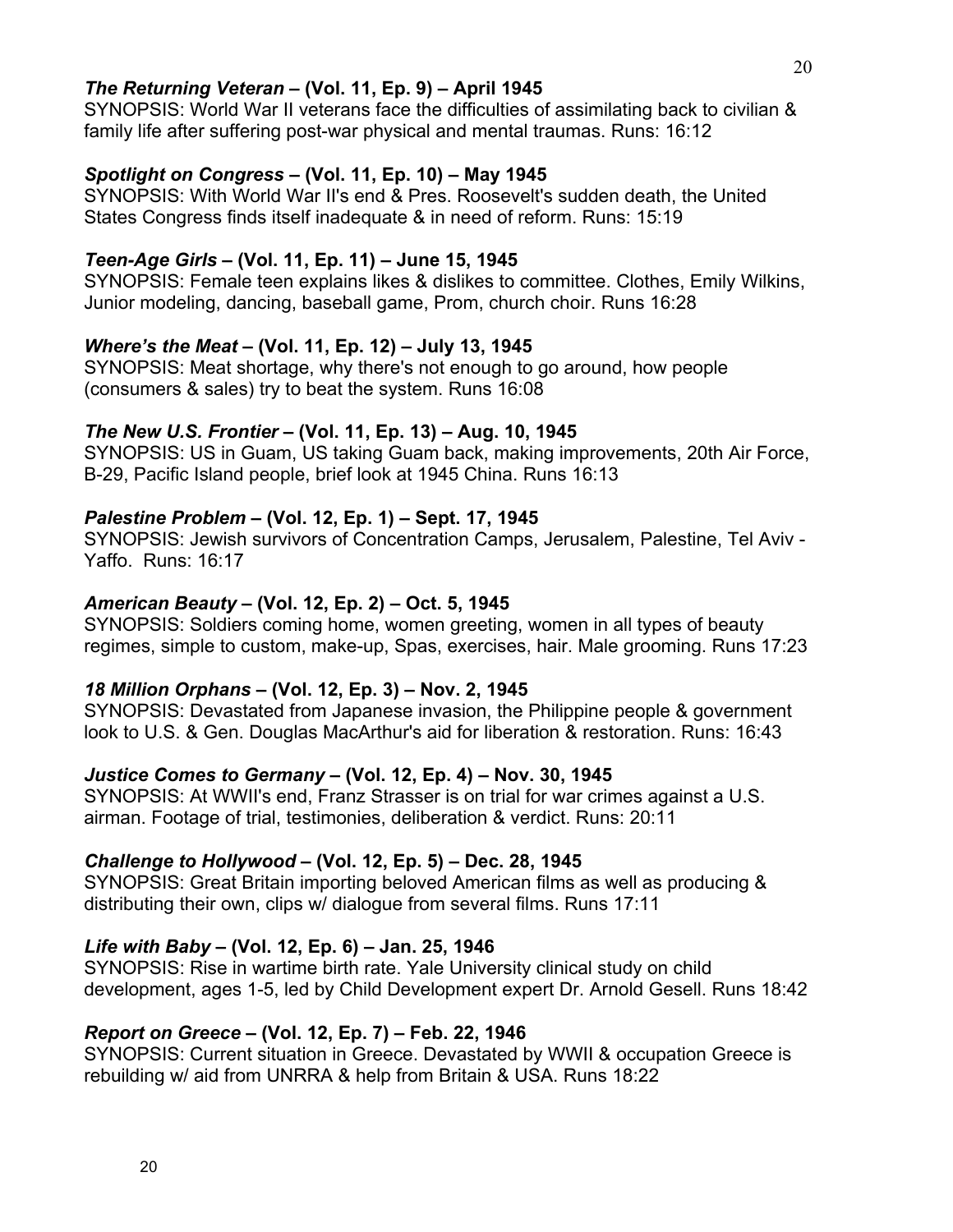### *Night-Club Boom* **– (Vol. 12, Ep. 8) – March 22, 1946**

SYNOPSIS: Middle-class neighborhood, modern kitchen, basketball game, hockey game, bowling, clubs in NYC, showing what it takes to run a club & restaurant. Runs 20:38

### *Wanted – More Homes* **– (Vol. 12, Ep. 9) – April 19, 1946**

SYNOPSIS: Housing shortage after The Great Depression & war, not enough materials & manpower, people making do, President Truman calls on Wilson Wyatt to help. Runs 20:19

### *Tomorrow's Mexico* **– (Vol. 12, Ep. 10) – May 17, 1946**

SYNOPSIS: Mexico's rich culture is an easy vacation spot for American tourists. Its history runs deep w/ political, economical & educational reformation. Runs: 19:31

#### *Problem Drinkers* **– (Vol. 12, Ep. 110 – June 14, 1946**

SYNOPSIS: People drinking in bars, at homes, socially, some drinking too much, portrait of Alcoholics Anonymous & how they work to help. Runs 19:19

#### *The New France* **– (Vol. 12, Ep. 12) – July 12, 1946**

SYNOPSIS: After WWII, France is in ruins & despair. Seeking out U.S. aid, France begins to reform & repair their politics, economy, homes & lifestyles. Runs: 18:55

#### *Atomic Power* **– (Vol. 12, Ep. 13) – Aug. 9, 1946**

SYNOPSIS: Birth of Nuclear age; First reactor, Einstein, scientists, Oppenheimer, Los Alamos bomb, scientists for peace, nuclear politics, ballistic missile. Runs 18:25

### *Is Everybody Happy?* **– (Vol. 13, Ep. 10 – Sept. 27, 1946**

SYNOPSIS: Modern gadgets, quick fix ideas, exploiting people, superstitions, Charles Atlas, Dorothy Dix debut, Earnest A. Hooten, occult entertainment. Runs 16:26

#### *World Food Problem* **– (Vol. 13, Ep. 20 – Oct. 4, 1946**

SYNOPSIS: Post war European breadlines, CARE, UNRRA supplies, Farmall tractor factory, modern farming, supplying food, livestock to nations, post war recovery. Runs 16:50

### *Soviet's Neighbor – Czechoslovakia* **– (Vol. 13, Ep. 3) – Nov. 11, 1946**

SYNOPSIS: Uncensored footage, Prague, Czech Communist Party, hanging of Karl Hermann Frank, relocation of Sudetens. Runs: 17:18

# *The American Cop* **– (Vol. 13, Ep. 4) – Nov. 29, 1946**

SYNOPSIS: Cops across America are being trained to combat the sudden increase in crime. They look to the training & duties of New York City's finest for example. Runs: 17:39

### *Nobody's Children* **– (Vol. 13, Ep. 5) – Dec. 27, 1946**

SYNOPSIS: Adoption process in US, children, babies, Black Market baby, foundling homes, foster care, teenage orphans, Katherine F. Lenroot, families together. Runs 16:20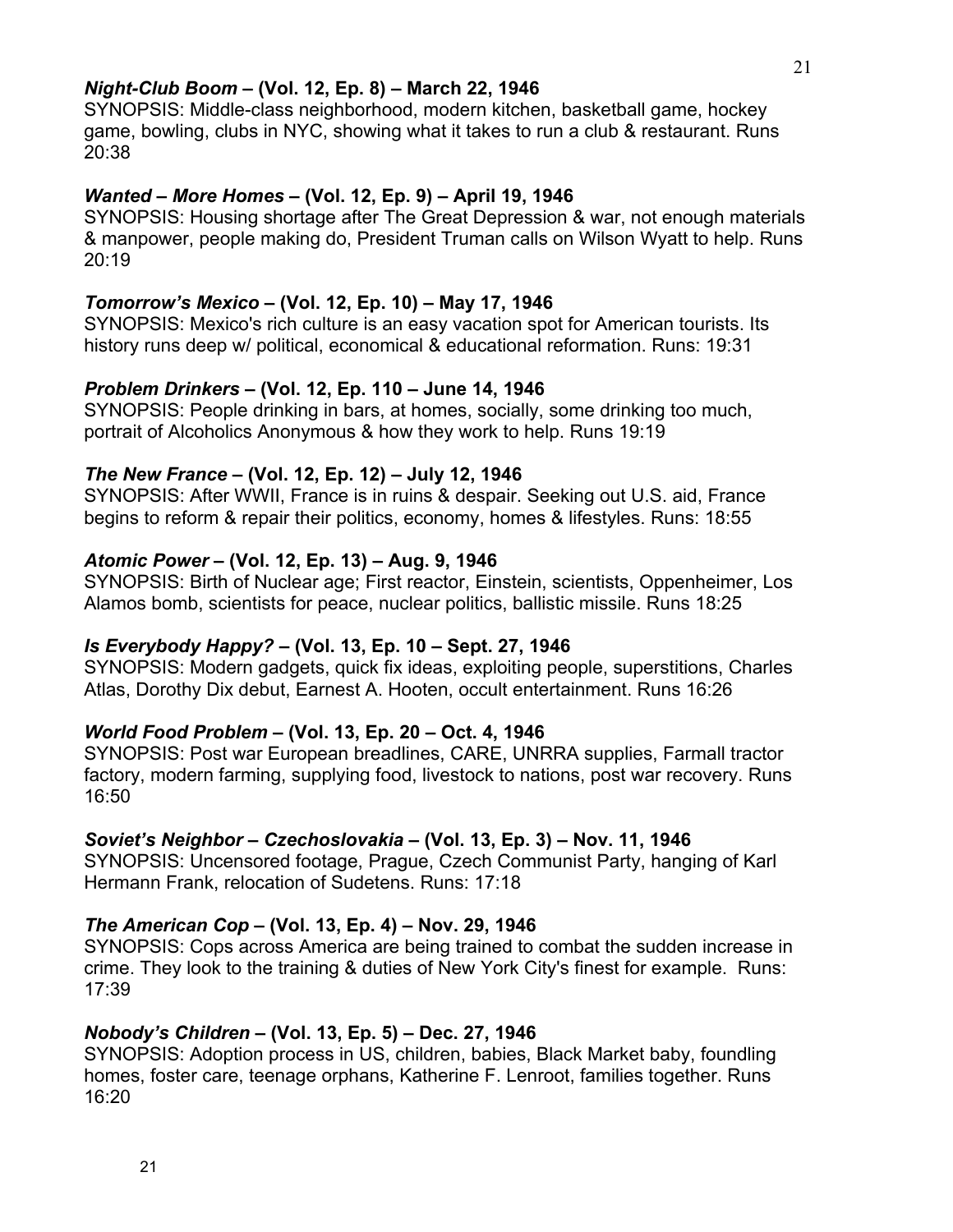# *Germany – Handle with Care!* **– (Vol. 13, Ep. 6) – Jan. 24, 1947**

SYNOPSIS: Post WWII Germany: entertainment, Soviet Zone Communist occupation, French, British & American Zones. Runs: 17:36

# *Fashion Means Business* **– (Vol. 13, Ep. 7) – Feb. 21, 1947**

SYNOPSIS: A look into the garment industry, particularly in dresses & its designers, companies, mass appeal & influences. Runs: 17:00

# *The Teacher's Crisis* **– (Vol. 13, Ep. 8) – March 21, 1947**

SYNOPSIS: Underpaid & unappreciated teachers are quitting. USA now faces the danger of insufficient & inadequate teachers to educate children of the future. Runs: 15:45

# *Storm Over Britain* **– (Vol. 13, Ep. 9) – May 16, 1947**

SYNOPSIS: Britain is discovering the cost of winning World War II. People are frustrated w/ the government's slow response for economic recovery from the war. Runs: 17:49

# *The Russians Nobody Knows* **– (Vol. 13, Ep. 10) – May 16, 1947**

SYNOPSIS: Peter Hopkinson travels to Moscow & Kiev to document Russian people as they are - their lifestyle, ports, education & customs. Runs: 18:15

# *Your Doctors – 1947* **– (Vol. 13, Ep. 11) – June 13, 1947**

SYNOPSIS: Medical studies have been improving. Doctors have new technology & better understanding of both biology & psychology to treat patients. Runs: 18:24

# *New Trains for Old* **– (Vol. 13, Ep. 12) – July 11, 1947**

SYNOPSIS: U.S. Trains today are being out done by faster modes of transportation (i.e. bus, airplane). Railroad associations set out to reform the railway system. Runs: 18:05

# *Turkey's 100 Million* **– (Vol. 13, Ep. 13) – Aug. 8, 1947**

SYNOPSIS: Why USA is investing \$100 Million into rebuilding Turkey. A look into Turkish lifestyle, farmlands, tobacco factories. Great sights of Istanbul. Runs: 17:49

# *Is Everybody Listening?* **– (Vol. 14, Ep. 1) – Sept. 6, 1947**

SYNOPSIS: Radio in America, its listening habits, stars, statistician Claude Hooper collecting data, variety of programming, commercialism & sponsors. Runs 18:05

# *T-Men in Action* **– (Vol. 14, Ep. 2) – Oct. 3, 1947**

SYNOPSIS: A look into the various departments of the U.S. Treasury including customs, narcotics, coast guards, enforcement agencies, undercover agents. Runs: 17:06

# *End of an Empire?* **– (Vol. 14, Ep. 3) – Oct. 30, 1947**

SYNOPSIS: A look into the lifestyle of the Dutch and their rule of the East Indies, Indonesia lifestyle & culture, Japan occupation & public struggles of Indonesia. Runs: 17:53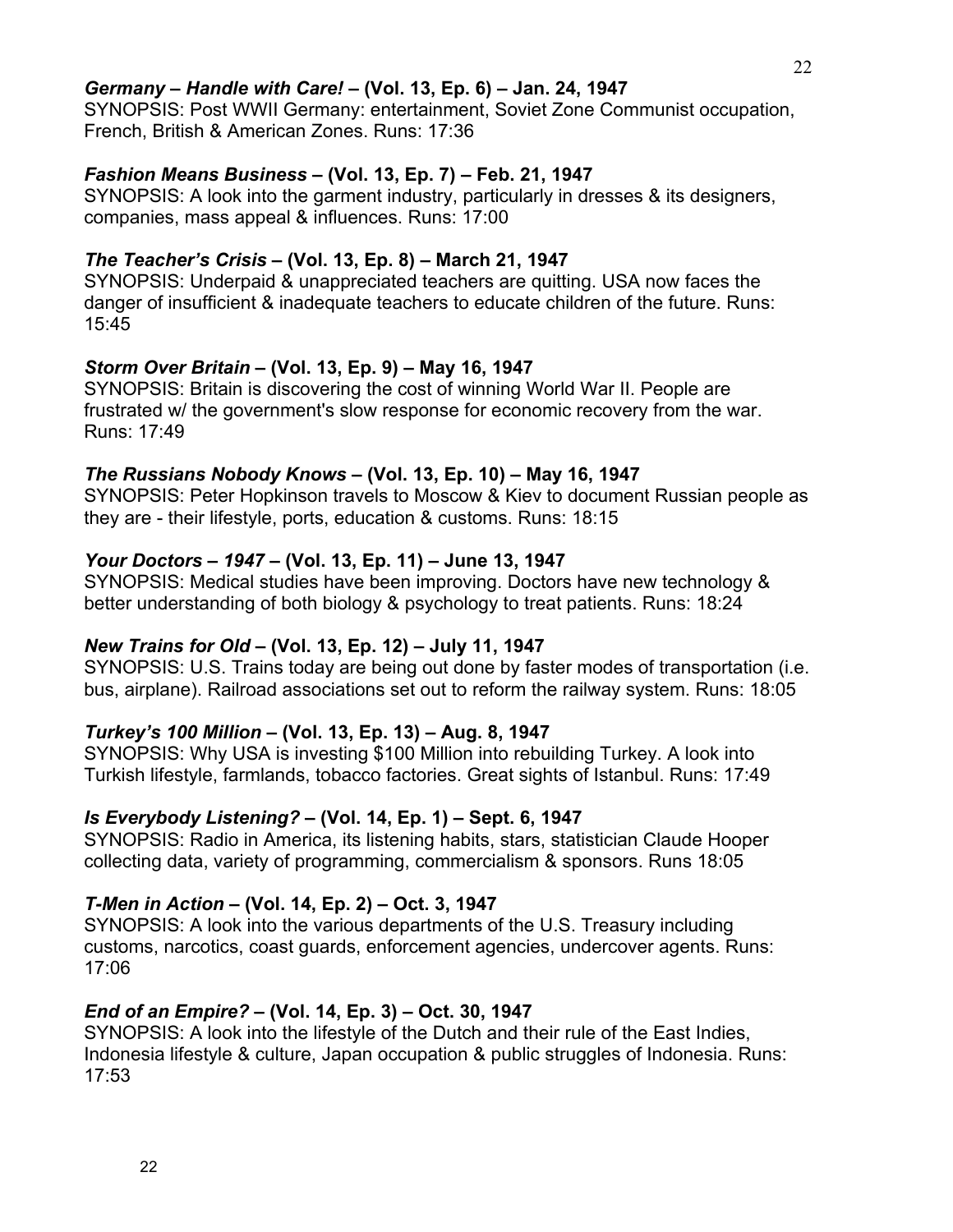## *Public Relations – The Means You* **– (Vol. 14, Ep. 4) – Nov. 28, 1947**

SYNOPSIS: Early Public Relations in US, many PR greats, John D. Rockefeller Sr, Lights Golden Jubilee, Freedom Train. Runs: 16:03

### *The Presidential Year* **– (Vol. 14, Ep. 5) – Dec. 26, 1947**

SYNOPSIS: As the 1948 U.S. President election fast approaches, Time & Life magazine examines the potential candidates in preparation for their magazine covers. Runs: 15:18

## *The Cold War: Act I – France* **– (Vol. 14, Ep. 6) – Jan. 23, 1948**

SYNOPSIS: Communists Party testing waters in France, French 1937 strike, Gaullist Party formed, elections, Dramatization of typical French family. Runs 17:57

### *Marriage and Divorce* **– (Vol. 14, Ep. 7) – Feb. 20, 1948**

SYNOPSIS: High divorce rate in USA, people giving opinions, some reasons dramatized, women working, Times Square, sexist VO script. Runs 16:23

### *The Cold War: Act II – Crisis in Italy* **– (Vol. 14, Ep. 8) – March 19, 1948**

SYNOPSIS: Italian Republic in economic recovery, Pope Pius XII, Communism trying to increase numbers in Italy, Emmet Hughes working in Rome, imports, hunger, The Cold War. Runs 16:22

### *Life with Junior* **– (Vol. 14, Ep. 9) – April 16, 1948**

SYNOPSIS: Baseball game, children in class, dramatization of a "Day in Junior's Life", advice from experts, eating, jealousy, Cub Scouts. Runs 17:44

### *The Cold War: Act III – Battle for Greece* **– (Vol. 14, Ep. 10) – May 14, 1948**

SYNOPSIS: The USA & Britain investigate the dangers of the Greek Civil War & invest aid to their conflict. Runs: 16:43

# *The Fight Game* **– (Vol. 14, Ep. 11) – June 11, 1948**

SYNOPSIS: Shows how a boxer is developed from amateur to professional. Where the money goes. Examines racketeering & other ills afflicting the sport. Great Iconic boxing, bout, fight images**.**

### *The Case of Mrs. Conrad* **– Vol. 14, Ep. 12) – July 9, 1948**

SYNOPSIS: Using dramatizations of patient "Mrs. Conrad" to show modern medicine, entering hospital, undergoing tests, preparing for, having operation. Runs 17:5

# *White-Collar Girls* **– (Vol. 14, Ep. 13) – Aug. 6, 1948**

SYNOPSIS: Young adult women entering work force, examples of successful women, women working in NYC, Macy's buyers, working in offices, radio program. Runs 16:23

# *Life with Grandpa* **– (Vol. 14, Ep. 14) – Sept. 3, 1948**

SYNOPSIS: Ageism, age discrimination in America, especially in the workforce. Active seniors, elders. Social Security, pensions. Seniors having fun in St. Petersburg, Florida. Runs 16:14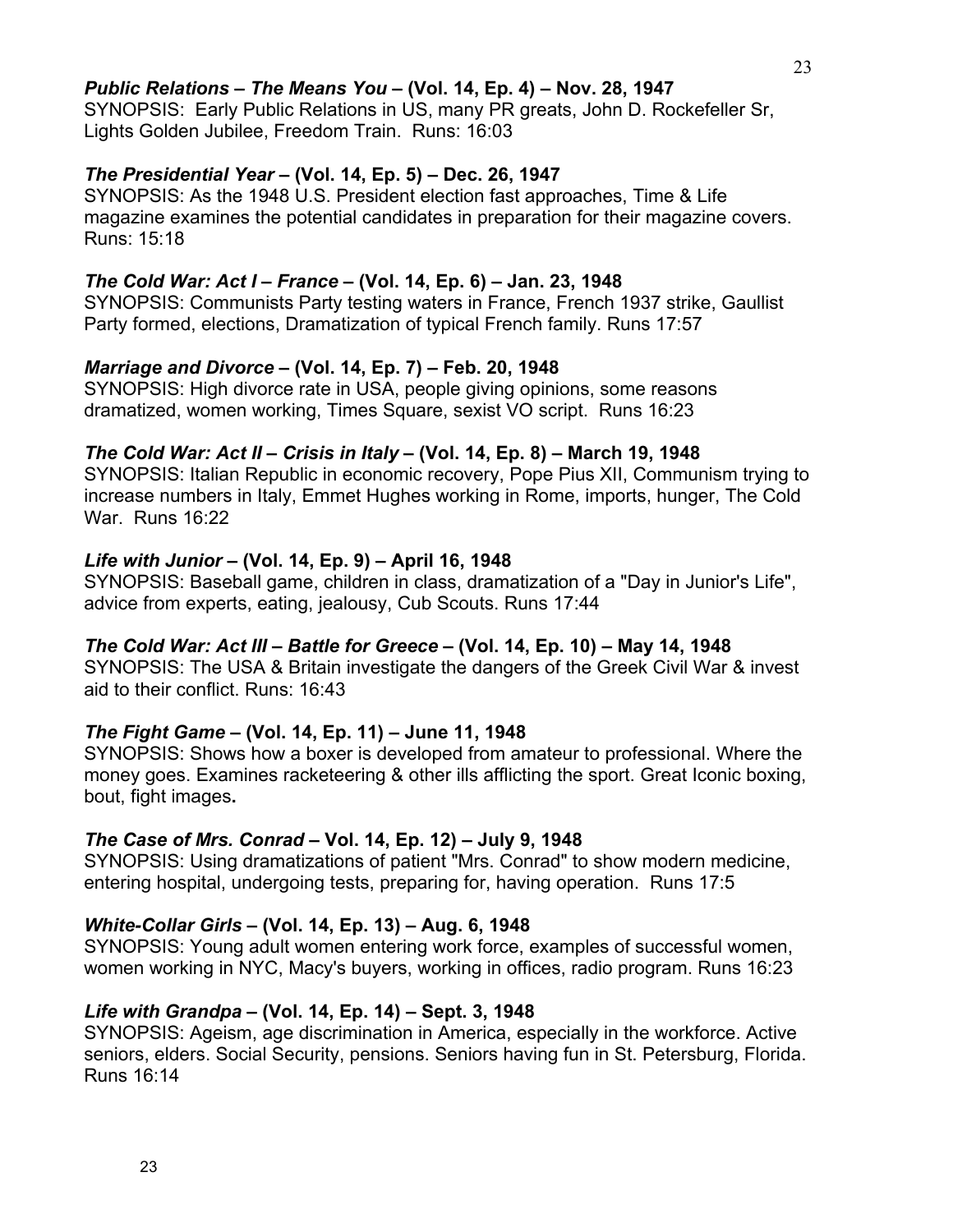### *Battle for Germany* **– (Vol. 14, Ep. 15) – Oct. 1, 1948**

SYNOPSIS: The Cold War, the Berlin Blockade crisis, Operation Vittles, Soviet Berlin Airlift, MOT following members of "Buchner" family. Runs 17:40

#### *America's New Air Power* **– (Vol. 14, Ep. 16) – Oct. 29, 1948**

SYNOPSIS: US Air Force defense aircraft, featuring B-29, B-36, P-80, F-86, B-47, B-29, XF-89, B-47. Runs 17:15

#### *Answer to Stalin* **– (Vol. 14, Ep. 17) – Nov. 26, 1948**

SYNOPSIS: Overview of Soviet Russia's post-war interference w/ countries in Europe, Middle East & Far East. Explaining work of Economic Cooperation Administration (ECO). Runs: 18:15

#### *Watchdogs of the Mail* **– (Vol. 14, Ep. 18) – Dec. 24, 1948**

SYNOPSIS: An in depth look at how the Postal system runs in America. Dramatizations of mail investigations. Runs: 17:37

### *On Stage* **– (Vol. 15, Ep. 1) – Jan. 21, 1949**

SYNOPSIS: Broadway theatre, actors, Unions, producers, story follows "Maggie" Margaret Garland as she finds part in a play. Runs 17:44

#### *Asia's New Voice* **– (Vol. 15, Ep. 2) – Feb. 18, 1949**

SYNOPSIS: India gains independence, Refugees (Sikhs & Hindu) flee Punjab region, the Cast system, Nationalized businesses, people. Runs 16:51

#### *Wish You Were Here* **– (Vol. 15, Ep. 3) – March 18, 1949**

SYNOPSIS: Vacation destinations, hot & cold climates, Penn Station, cruise ship, resort, Dude Ranch. Runs 16:57

#### *Report on the Atom* **– (Vol. 15, Ep. 4) – April 15, 1949**

SYNOPSIS: Atomic Energy Commission (AEC) development for industrial, agricultural, biological & medical use. Disposal & security in the industry. Runs: 18:34

### *Sweden Looks Ahead* **– (Vol. 15, Ep. 5) – May 13, 1949**

SYNOPSIS: Sweden has long maintained peace by avoiding war. Swedish lifestyle, peacetime army, Soviet Russian threat, culture & economy. Runs: 17:06

### *It's in the Groove* **– (Vol. 15, Ep. 6) – June 10, 1949**

SYNOPSIS: Various musicians & singers performing in recording studios. The downfall & come back of the phonograph machine & the music record industry. Runs: 18:22

### *Stop-Heavy Traffic* **– (Vol. 15, Ep. 7) – July 8, 1949**

SYNOPSIS: Increased car production causes traffic problems in the U.S., particularly in White Plains, Elizabethtown & New York City, thus conceiving new ideas for highways & parking lots. Runs: 15:04

### *Farming Pays Off* **– (Vol. 15, Ep. 8) – Aug. 5, 1949**

SYNOPSIS: A look into the life of the average farmer & his successes until gradually decreasing profits cause growing concerns. Runs: 16:27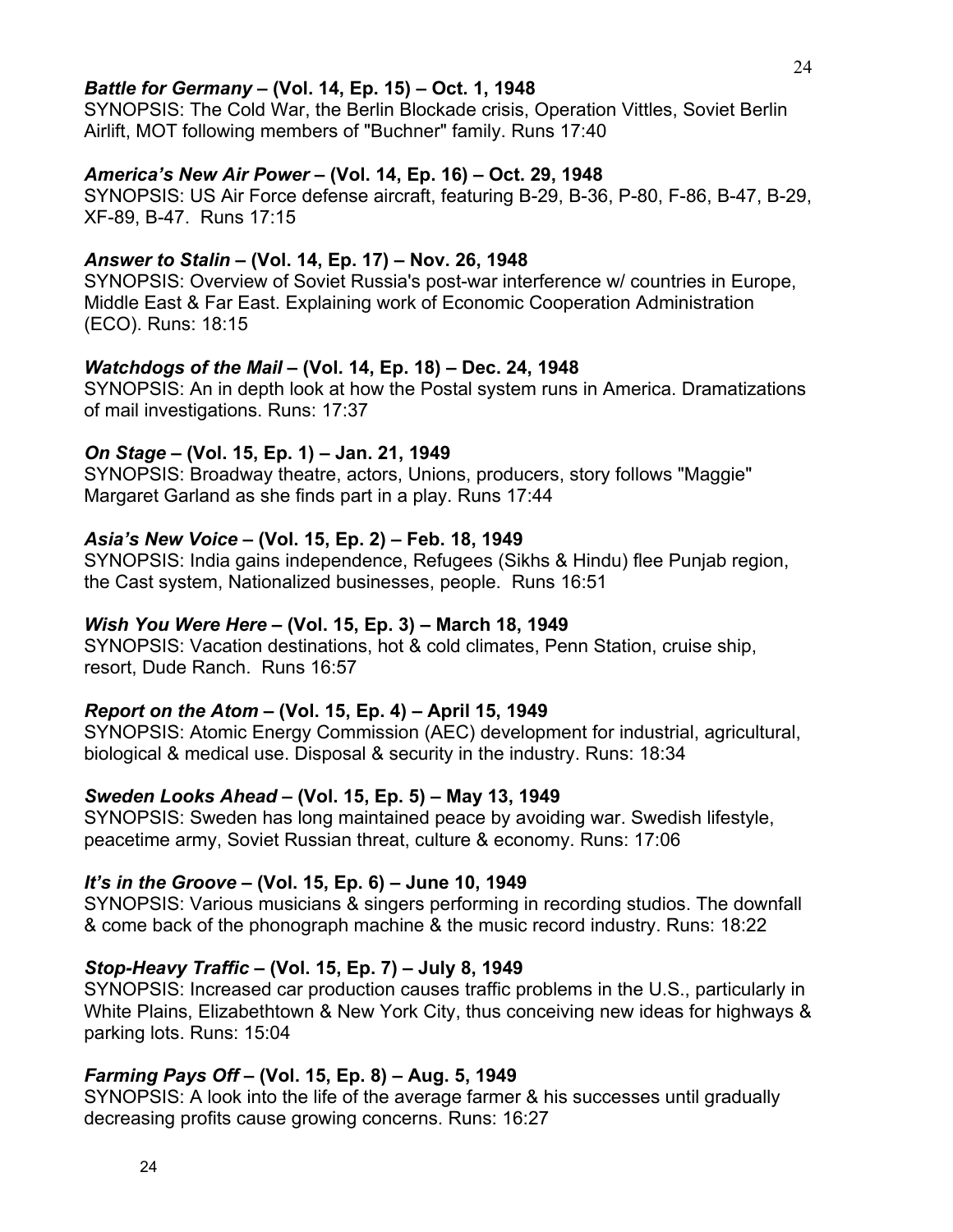### *Policeman's Holiday* **– (Vol. 15, Ep. 9) – Sept. 2, 1949**

SYNOPSIS: Dramatization of a New York City Lieutenant visiting Scotland Yard in London. When murder occurs, he tags along for the ride, observing the case. Runs: 18:45

### *The Fight for Better Schools* **– (Vol. 15, Ep. 10) – Sept. 30, 1949**

SYNOPSIS: Arlington parents rally to reform policies in education & to re-elect board members, paving the way for better schools & facilities. Runs: 19:44

#### *MacArthur's Japan* **– (Vol. 15, Ep. 11) – Nov. 11, 1949**

SYNOPSIS: Post WW II Occupation under the command of General Douglas MacArthur, Japan is working to self-govern and introduce democratic reform. Runs: 17:04

### *A Chance to Live* **– (Vol. 15, Ep. 12) – Dec. 23, 1949**

SYNOPSIS: Monsignor John Patrick Carroll-Abbing building & running Boys' Home in Italy. War Orphans & GIs. Street Smart "Carlo" learns social skills. Runs 18:11

### *Mid-Century-Half Way to Where?* **– (Vol. 16, Ep. 1) – Feb. 3, 1950**

SYNOPSIS: High-rise, bombed buildings, modern design, stress, modern art, music, atomic bomb blast, rockets. Runs 16:20

### *The Male Look* **– (Vol. 16, Ep. 2) – March 17, 1950**

SYNOPSIS: Lighthearted look at men & the women that dress them. Women designers. London fashion, men's clothing. Texas clothing. Men on own, dressing, exercising, grooming. Runs 15:33

# *Where's the Fire?* **– (Vol. 16, Ep. 3) – April 28, 1950**

SYNOPSIS: Firefighting has come a long way w/ better equipment & tactics. Volunteers of White Horse, NJ firehouse show what it means to be a fireman. Runs: 18:29

#### *Beauty at Work* **– (Vol. 16, Ep. 4) – June 9, 1950**

SYNOPSIS: Modeling in New York City (print, runway, store) advertising business & models, highly paid models, Rhinegold competition, pitfalls, Dramatization following model. Runs 17:10

### *As Russia Sees It* **– (Vol. 16, Ep. 5) – Sept. 29, 1950**

SYNOPSIS: Upon urgent news, U.S.A. analyzes Communist Russia's attack on South Korea & the threat it'll have on the world. US now hastily re-arms itself for war. Runs: 15:36

#### *The Gathering Storm* **– (Vol. 16, Ep. 6) – Sept. 29, 1950**

SYNOPSIS: U.S. faces the trials of re-arming against all out war w/ Communist aggression - a lesson learned w/ the beginnings of World War II. Runs: 15:52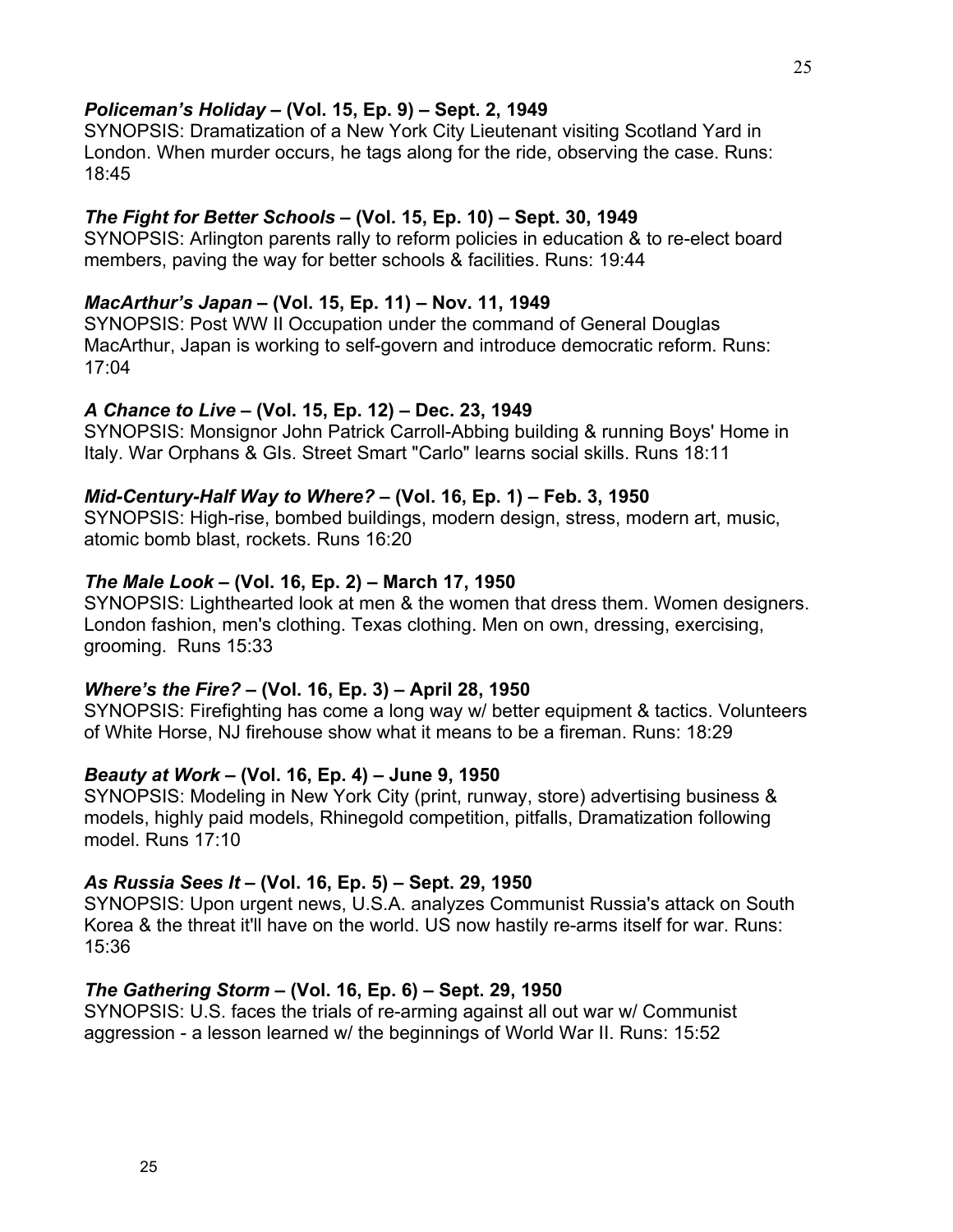### *Schools March On!* **– (Vol. 16, Ep. 7) – Nov. 10, 1950**

SYNOPSIS: Woodford County, Illinois & their public school consolidation. Modern educational techniques & facilities across US. Brief Russian schooling comparison. Runs 17:49

### *Tito-New Ally?* **– (Vol. 16, Ep. 8) – Dec. 1950**

SYNOPSIS: Story of how Josip Tito became President of Yugoslavia & what he did w/ his country. Lifestyles of Yugoslavians & the country's break from Soviet Russia. Runs: 17:12

## *Strategy for Victory* **– (Vol. 17, Ep. 1) – Feb. 1951**

SYNOPSIS: The U.S. faces a "Great Debate" as to whether they should become involved in foreign affairs against the onslaught & up rise of Communist aggression. Runs: 16:56

### *Flight Plan for Freedom* **– (Vol. 17, Ep. 2) – March 1951**

SYNOPSIS: U.S. Lt. General Curtis LeMay's Strategic Air Command is prepared for any Air Force related mission. Following the pilots & crew on a mock bombing mission. Runs: 18:22

### *The Nation's Mental Health* **– (Vol. 17, Ep. 3) – June 1951**

SYNOPSIS: Advancements in modern psychiatry, various treatments for illness, 1946 Law, cutting edge Menninger Institute, various therapies. Runs 18: 21

### *Moroccan Outpost* **– (Vol. 17, Ep. 4) – June 1951**

SYNOPSIS: French Morocco, Sultan people, Berber people, lifestyle, poverty, prosperity, 1923 Lyautey, Istiqlal Party. Runs 16:47

### *Crisis in Iran* **– (Vol. 17, Ep. 5) – July 1951**

SYNOPSIS: Iran oil refinery in Abadan, nationalizing oil industry, scenics, art, Badshahi Masjid in Pakistan, peasants, wealthy Iranians, British colonialism, soldiers. Runs 17:58

# *Formosa – Island of Promise* **– (Vol. 17, Ep. 6)– Aug. 1951**

SYNOPSIS: Chiang Kai-shek in Taiwan, soldiers training, New York Governor Thomas Dewey visits, improvements to country & living conditions. Runs 16:30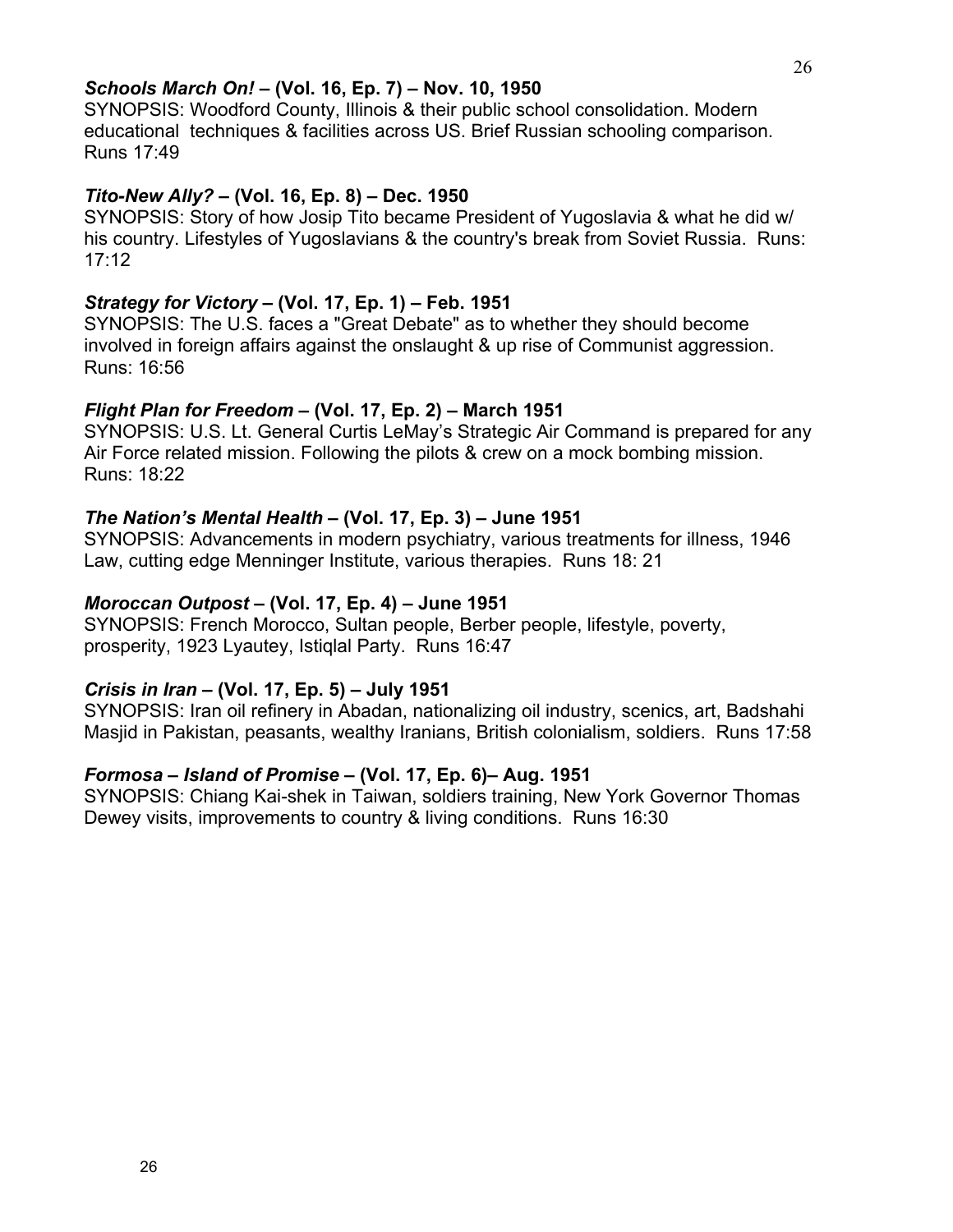



### *1945:BASIC ENGLISH*

x *6 quarterͲhour lesson programs in this series*

# *1948:DEM & GOP POLITICAL CONVENTIONS*

x *various segments/lengths*

### *1951:CRUSADE IN THE PACIFIC*

- x *26 halfͲhour programs in this series*
- *1)The Pacific in Eruption*
- *2)Awakening in the Pacific*
- *3)The Rise of Japanese Empire*
- *4)America Goes to War in the Pacific*
- *5)The U.S. and the Philippines*
- *6)The Navy HoldsͲ1942*
- *7)Guadalcanal – America's First Offensive*
- *8)War in the North – The Aleutians*
- *9)The Road BackͲNew Guinea*
- *10)Up the Solomons Ladder: Bougainville*
- *11)Attack in Central Pacific: Makin and Tarawa*
- *12)The War at Sea*
- *13)Speeding up the Attack: The Marshalls*
- *14)Stepping Stones to the Philippines*
- *15)Battle for the Marianas*
- $16$ *)* The War in China-Burma-India Theatre
- *17)Palau: The Fight for Bloody Nose Ridge*
- *18)MacArthur Returns to the Philippines*
- *19)Bloody Iwo*
- *20)At Japan's Doorstep: Okinawa*
- *21)The Air War on Japan*
- *22)The Surrender andOccupation of Japan*
- *23)Shifting Tides in the Orient*
- *24)War in Korea*
- *25)The Chinese Reds Attack in Korea*
- *26)The Future – Asia and the U.S.*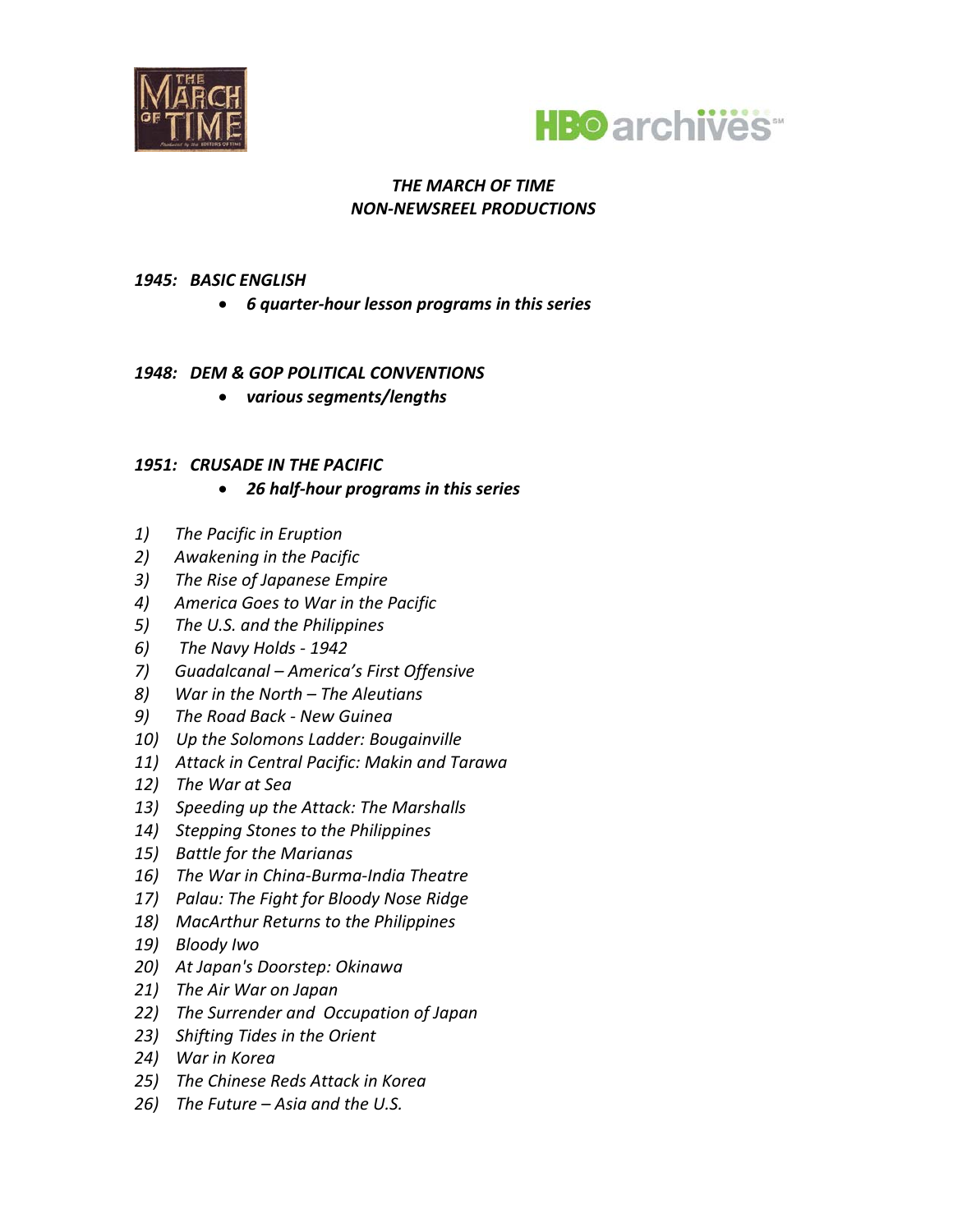#### *1951:BALLETS DE FRANCE*

- x *26 quarterͲhour programs in this series*
- *1)The Sleeping Beauty*
- *2)Night and Day*
- *3)A Country Girl in Paris*
- *4)The Holiday*
- *5)The Beehive*
- *6)Night Music*
- *7)Nymphs of Versailles*
- *8)Dance Madness*
- *9)The Degas Ballerina*
- *10)The Hypochondriac*
- *11)The Little Match Girl*
- *12)The Rehearsal*
- *13)The Swan Song – Part I*
- *14)The Swan Song – Part 2*
- *15)The Toys*
- *16)The Mysterious Fatima*
- *17)Dream of Love*
- *18)Quartetto*
- *19)Masquerade*
- *20)The Wedding*
- *21)Bohemians*
- *22)The Girl in the Minstrel – Part 1*
- *23)The Girl in the Minstrel – Part 2*
- *24)The Bourgeois Gentleman*
- *25)Haydn Ballet – Part 1*
- *26)Haydn Ballet – Part 2*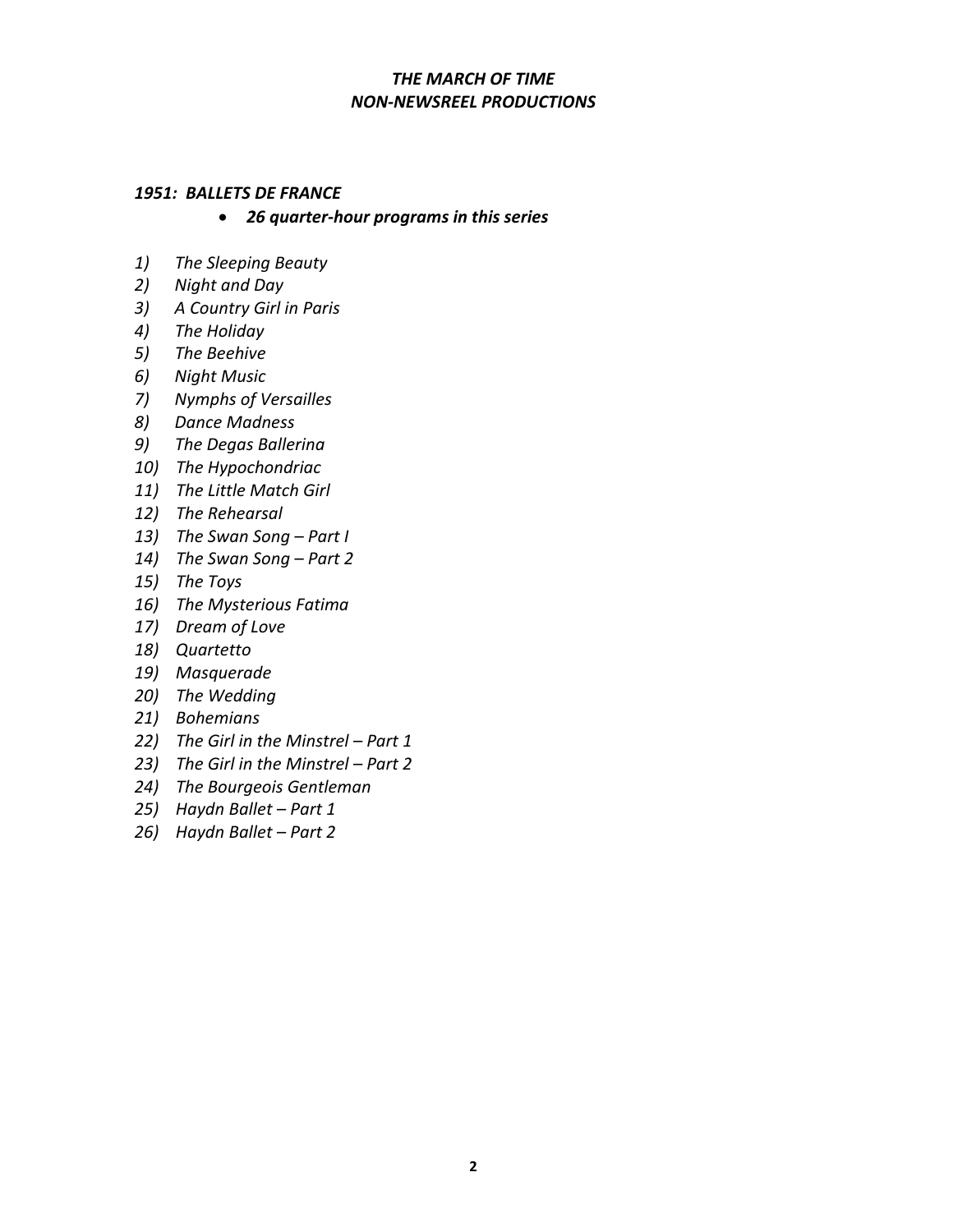#### *1952:OUR LIVING LANGUAGE*

- x *12 quarterͲhour programs in this series*
- *1)Gambling*
- *2)Law*
- *3)The Underworld*
- *4)Medicine*
- *5)Show Business*
- *6)Boxing*
- *7)Superstition*
- *8)Religion*
- *9)Cooking*
- *10)Wagon Tongue*
- *11)Out of the Cannon's Mouth*
- *12)Deep Meanings*

#### *1952:WE THE PEOPLE*

- x *various segments/lengths*
- *1)Truman Legacy*
- *2)Senators Kefauver & Russell*
- *3)Eisenhower, Taft, Dirksen*
- *4)Organized labor leaders*
- *5)Republican Convention: pivotal members*
- *6)Robert Taft*
- *7)1912 Political Convention Reenactment with Teddy Roosevelt*
- *8)Eisenhower political credo*
- *9)Five Democratic Presidential candidates talk civil rights*
- *10)Flying Saucers*
- *11)US Olympic team returns to US*
- *12)A visit to Cooney Island*
- *13)Recapitulation of segments from preceding shows*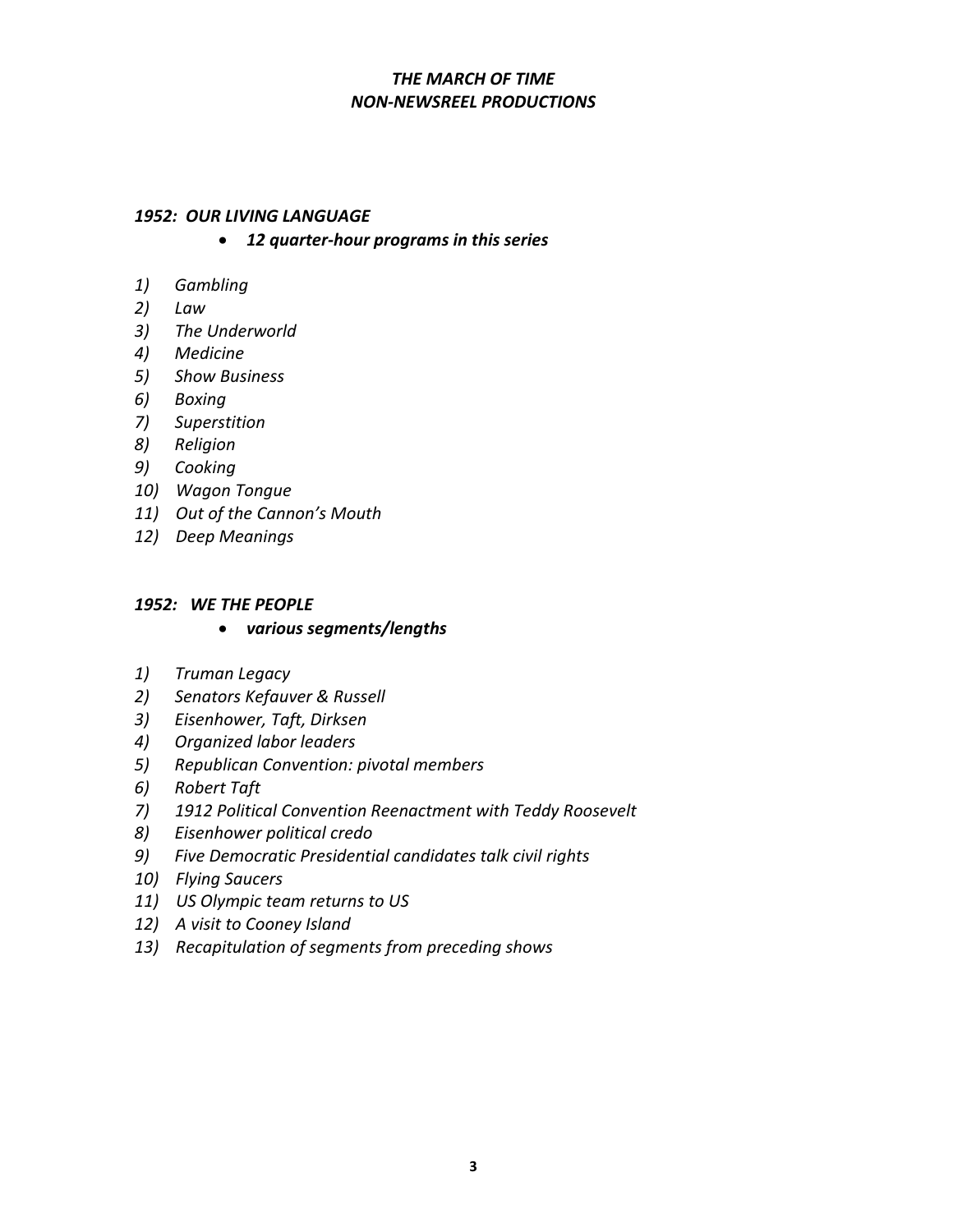#### *1952:AMERICAN WIT & HUMOR*

- x *13 halfͲhour programs in this series*
- *1) The Alarmed Skipper The Elixir of Marthy*
- *2) The Owl Critic Cyclopeedy*
- *3) Dr. Heidegger's Experiment*
- *4) Kentucky Legend Sleeping Farmer The Shakers*
- *5) Doctor of Laws Simon Suggs*
- *6) Samantha and the Widder Doodle*
- *7) The Henpecked Husband The Fountain of Truth*
- *8) Chip off the old Block Laffing Simon Suggs goes to Augusty*
- *9) LincolnͲHolmes Story Camp Meeting*
- *10) Fare You Well, Joe Clark Kissin'*
- *11) Samantha's Visiting Relations*
- *12) The Minister's Housekeeper Science vs. Luck*
- *13) The Proposal The Country Store Cousin Sally Dillard*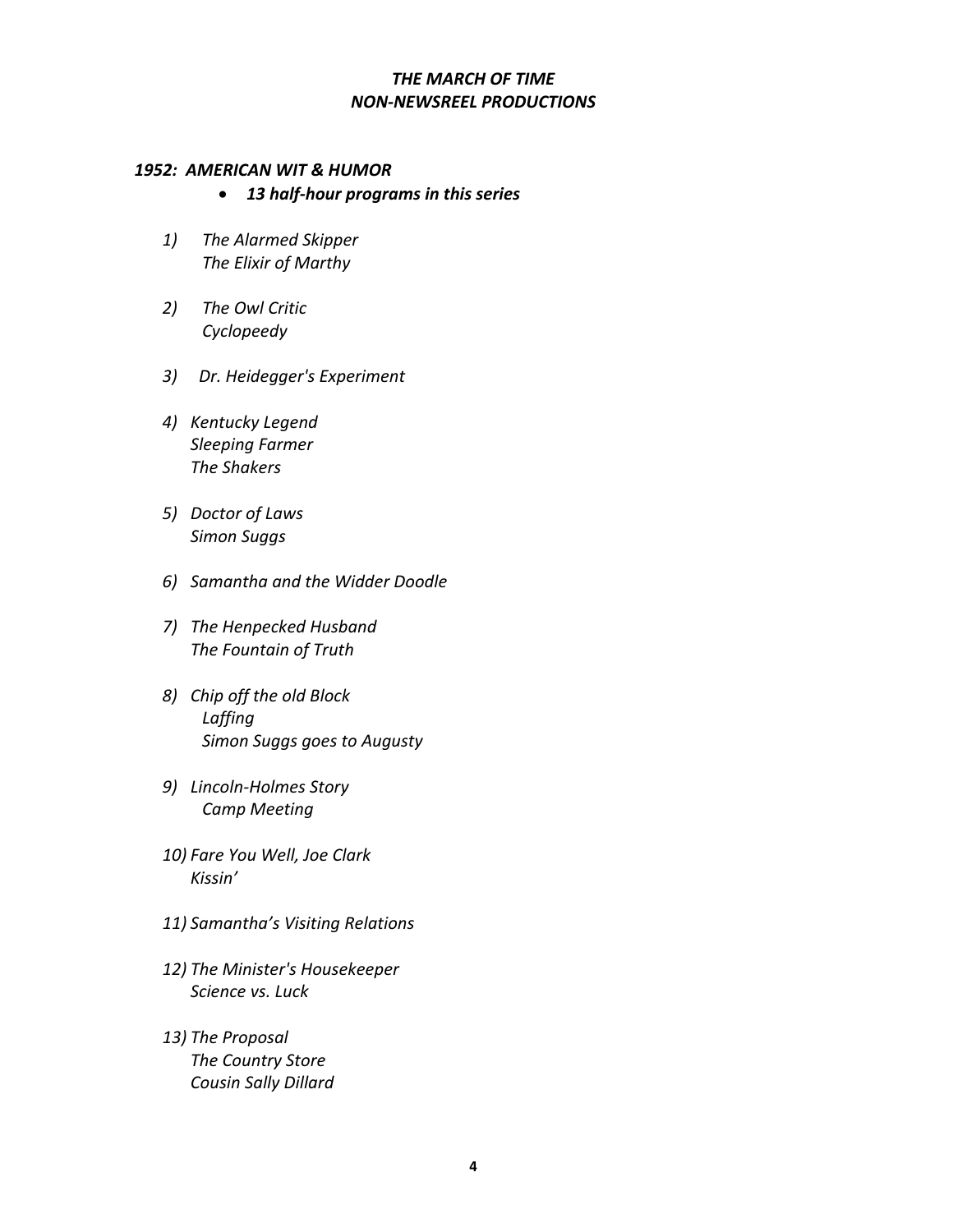## *1953:THE MARCH OF TIME ON TELEVISION*

x *27 halfͲhour programs & 1 oneͲhour special in this series*

- *1)Germany Today*
- *2)Dr. Spock*
- *3)The Canadian Boom*
- *4)Our Atomic Development*
- *5)Schools and the Community*
- *6)The Monongahela: America's Busiest River*
- *7)Art in America*
- *8)New Frontiers in Space*
- *9)New India's People*
- *10)New Orleans: Gateway to the World*
- *11)Formosa: Blueprint for a Free China*
- *12)Progress Report on Pakistan*
- *13)A City is Born:Levittown, Pennsylvania*
- *14)Hawaii: Our Next State*
- *15)Omaha: Rail Metropolis on the Plains*
- *16)Las Vegas: Frontier Town of Two Centuries*
- *17)Berlin: Rift in the Iron Curtain*
- *18)Sports Care for the American Road*
- *19)Malaya: The Fight Against an Unseen Enemy*
- *20)New Industrial South: A Progress Report*
- *21)Yale: New Horizons for American Education*
- *22)Bangkok: Oasis on a Troubled Continent*
- *23)Tourists' Europe*
- *24)Horse Racing: Americas New Number*
- *25)Air Age*
- *26)Two Worlds of France*
- *27)Goa*
- *28)If Moscow Strikes – 1 hour special*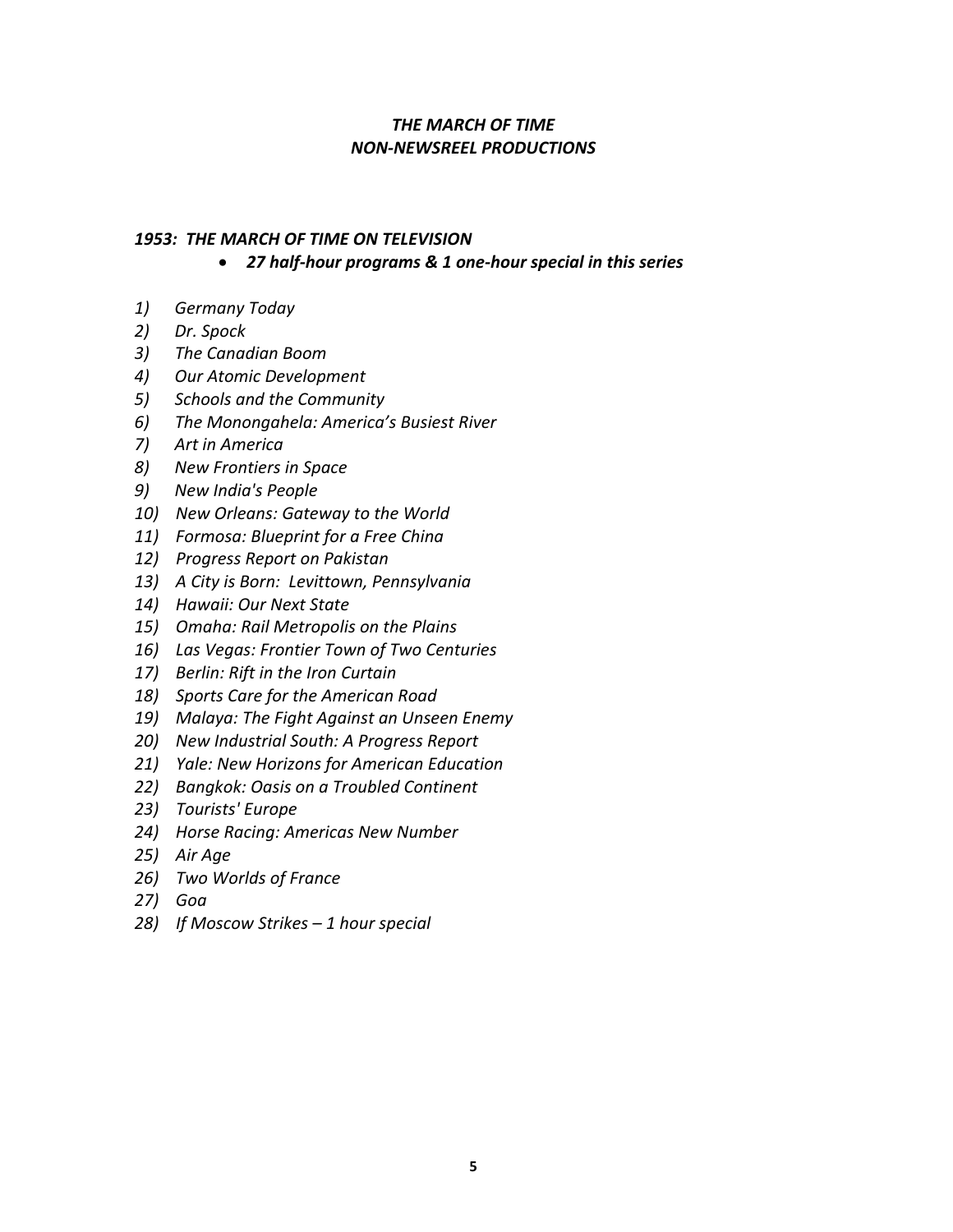#### *1963Ͳ67:TIMEͲLIFE BROADCASTS*

### x *various programs, various lengths*

- *1*) Berlin Wall half hour 1963
- *2)Over \$100M in RagsͲhalf hourͲ1963*
- *3)Miss Smith of GeorgiaͲhalf hourͲ1963*
- *4)Common Market of SpeedͲhalf hourͲ1963*
- $5)$  Mischief *in* Land  *half hour 1963*
- *6)American Commitment South VietnamͲone hourͲ1964*
- *7)Fortune ReportͲone hourͲ1964*
- *8)* Watch *O'er* the *Ramparts: US Air Force one hour 1964*
- *9)Kidney TransplantͲone hourͲ1964*
- *10)PerspectivesͲ13 shows (3:20 each)Ͳ1965*
- *11) Greatest Game: Courtship in US half hour 1965*
- *12) Road to Nowhere: Prison half hour 1967*

### *1965Ͳ66:WOLPER SPECIALS*

### x *8 one hour programs*

- *1)Seven Days in the Life of the President*
- *2)Frontiers of the Mind*
- *3)Away We Go: America & the Automobile*
- *4)The Longs of Louisiana*
- *5)The Avengers*
- *6)The Epic of Flight*
- *7)The Class of 1949*
- *8)The Enterprise*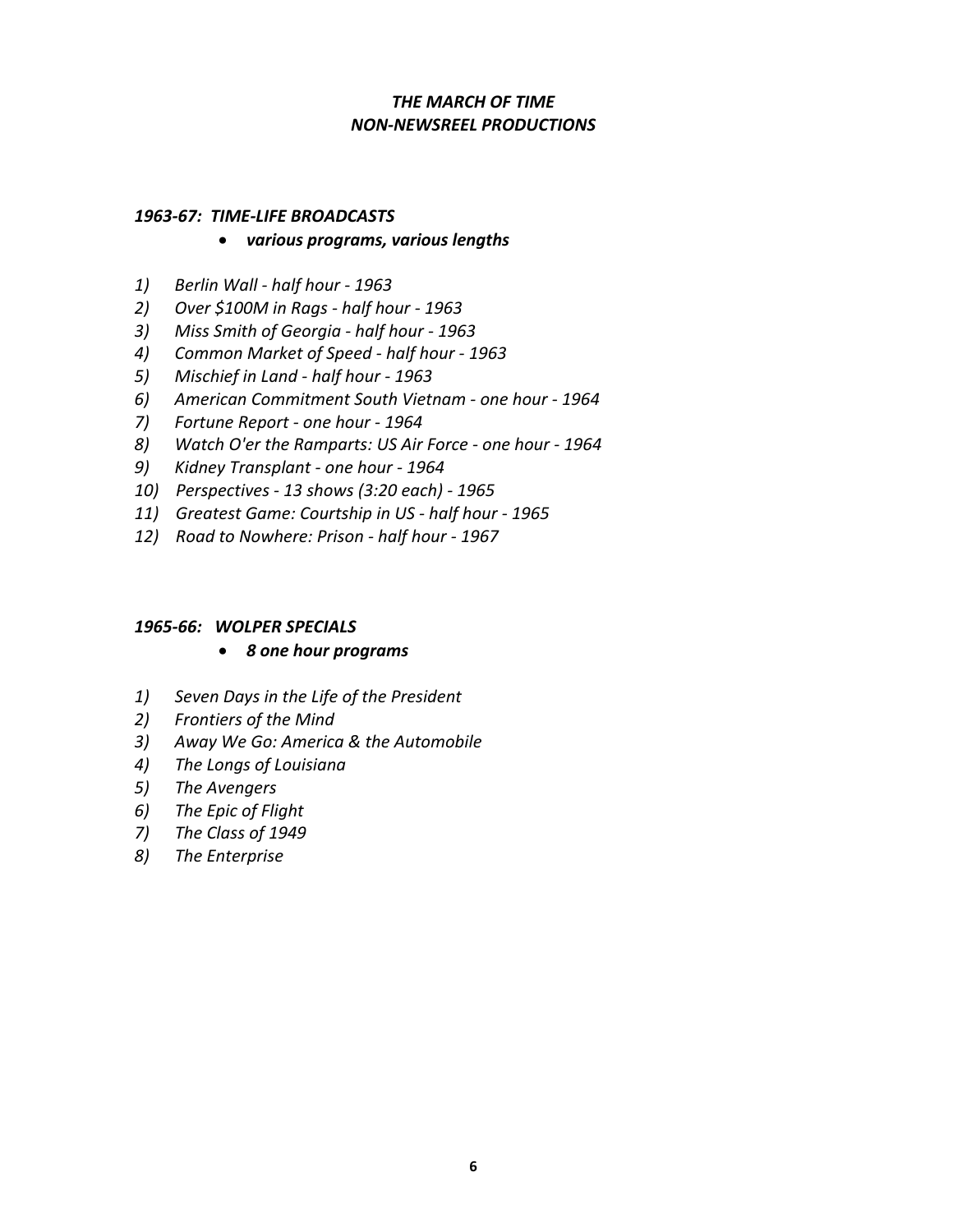# *1937Ͳ52 PSA/CORPORATE/COMMERCIAL FILMS*

x *various programs & lengths*

## *SPECIALS/ PSA*

- *1) A Call for Help (United Hospital Fund 1947)*
- *2) Message from Eric Johnston*
- *3) Out of Today, A Better TomorrowͲ1943 (ANA)*
- *4) My Trip Abroad by Mrs. Eleanor Roosevelt (ECA Film)*
- *5) A Call to Action (Red Cross)*
- *6) The Job Ahead (Red Cross)*
- *7) Seeing them Through (Red Cross)*
- *8) Shadows of Hate (UJA)*
- *9) United Palestine Appeal*

# *CORPORATE FILMS*

- *1) A Man with a Mission (AAF Reserve)*
- *2) Opportunity: The Story of the Best Location in the Nation (Cleveland)*
- *3) Coca Cola*
- *4) Flight Plan for the Future*
- *5) Life Begins at 50,000(Conoco)*
- *6) Men & Oil (Standard Oil)*
- *7) Money at Work (Stock Exchange)*
- *8) TheNew California (Bank of America)*
- *9) Newsweek Looks at Life Insurance (Met Life)*
- *10) Lest We Forget (General Motors)*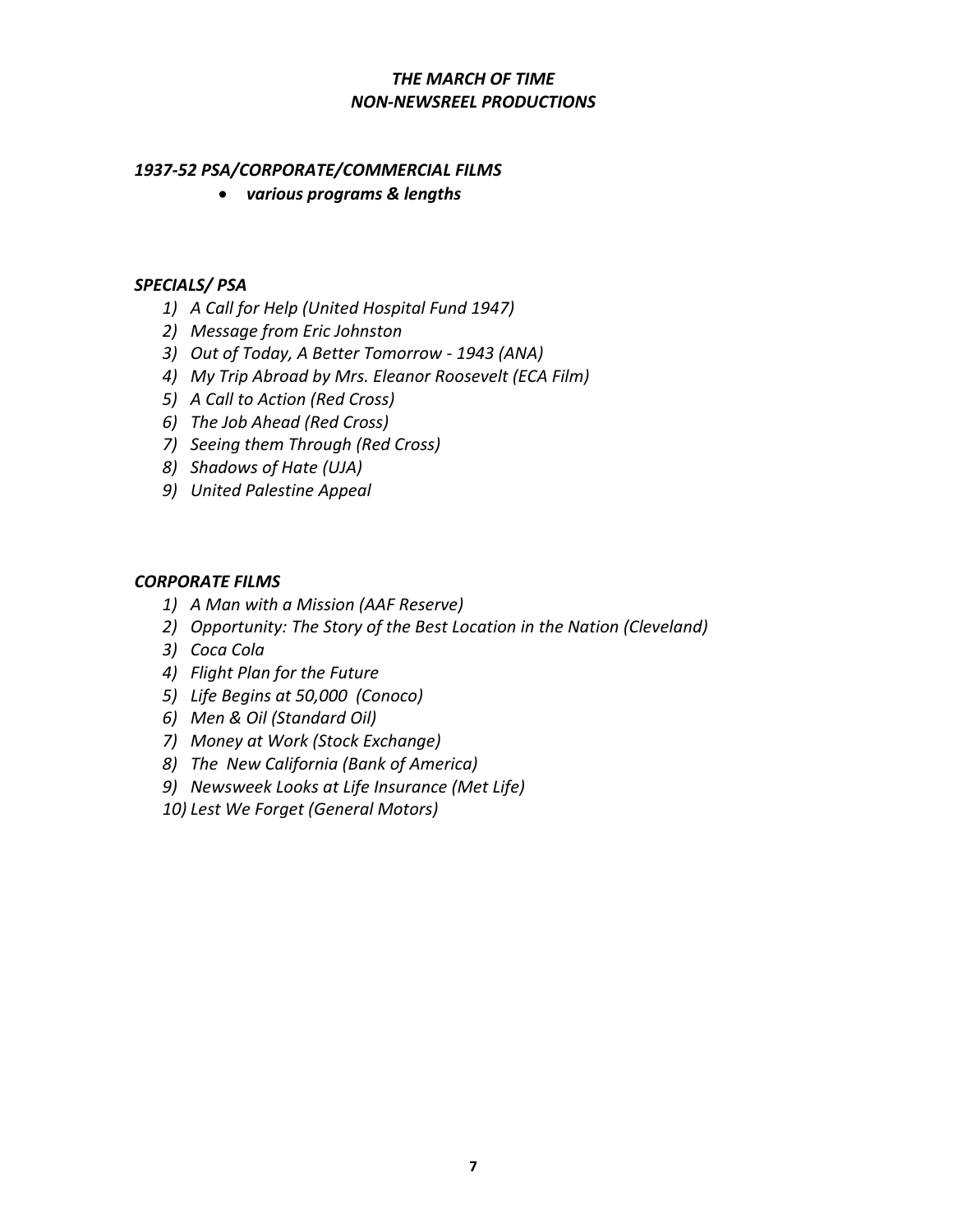### *1937Ͳ52 PSA/CORPORATE/COMMERCIAL FILMS*

x *various programs & lengths*

#### *COMMERCIAL/INDUSTRIALS FILMS*

- *1) Action for the Public Schools*
- *2) California Heritage*
- *3) Dewey Story*
- *4) Freedom is Indivisible (ANA)*
- *5) South America Bound*
- *6) So You Work in New York (Workmen's Compensation Board)*
- *7) TobaccolandͲ1943(Chesterfield Cigarettes)*
- *8) You & Your State (New York State)*
- *9) Pleasure Time (Chesterfield Cigarettes with Fred Waring)*

*10) Youth in Camps*

- *11) Peace – Its Wonderful*
- *12) Science in Business*
- *13) Off Shore Patrol*
- *14) World's Fair Marines*
- *15) Cadet Cruise*
- *16) Greece Fights Back*
- *17) America & Advertising*
- *18) Manchester Union Leader*
- *19) Weekend at White Sulphur*
- *20) Behind the Winning Punch*
- *21) Call for Volunteers*
- *22) Fourteen Times Around the World*
- *23) Anchor to WestwardͲGuam*
- *24) Where in the World is the US?*
- *25) Children in Trouble*
- *26) Battle for Bread (United Nations 1949)*
- *27) An Equal Chance*
- *28) The Duke of Windsor*
- *29) The Miracle of Rubber (Firestone Tire)*
- *30) Paris Fashions – Phila Inquirer*
- *31) Andy's Animal Alphabet*
- *32) And A Voice Shall Be Heard*
- *33) Burlington Mills*
- *34) United Nations*
- *35) Bituminous Coal Institute*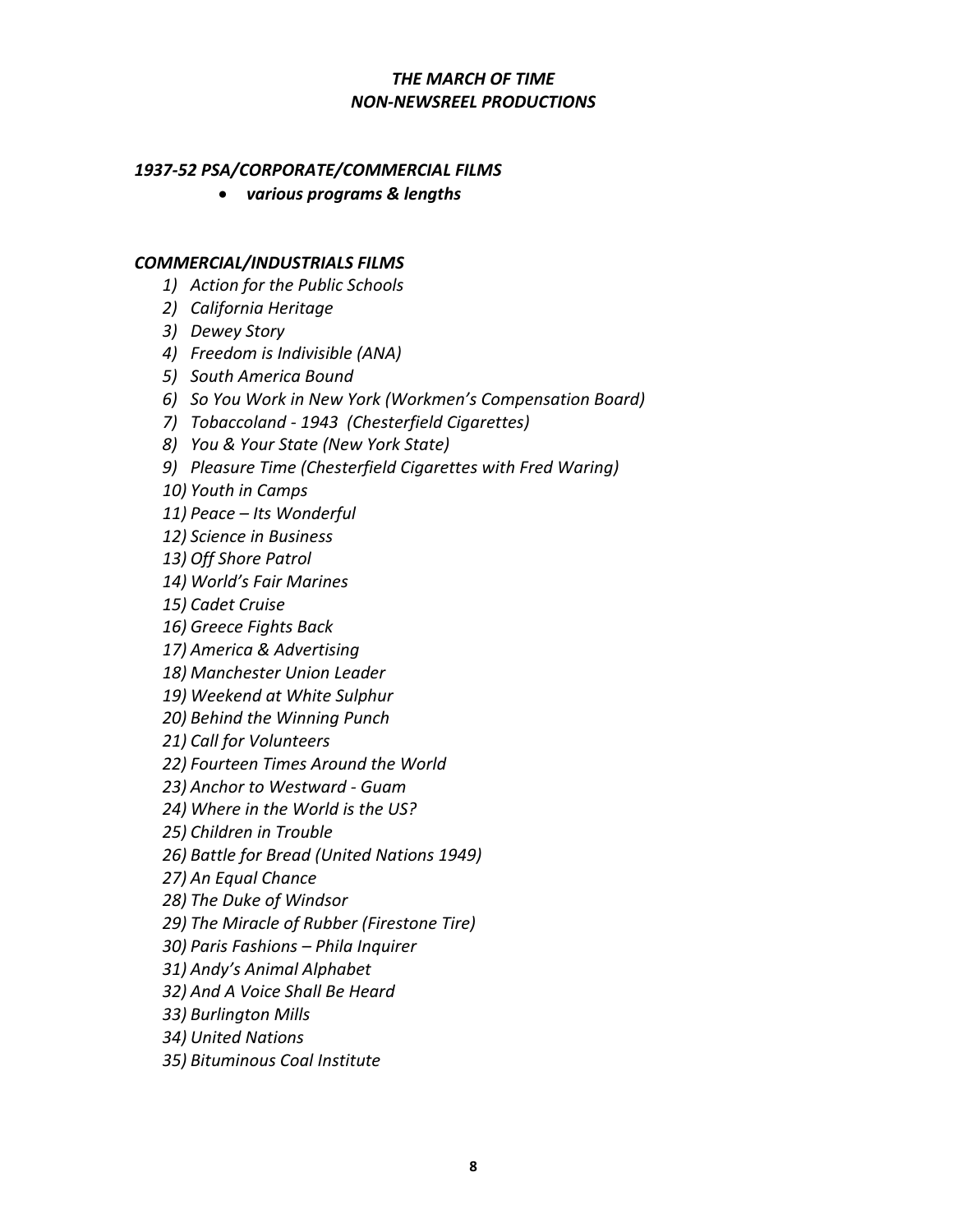



# *HBO'S REͲINTRODUCTION OF THE MARCH OF TIME*

Dr. Raymond Fielding, Dean Emeritus Florida State University Film School Author, "*The March of Time, 1935Ͳ1951"*

In the spring of 1935 a remarkable short subject series called The March of Time appeared on American motion picture screens, startling journalists and filmmakers alike. Released every four weeks to a monthly audience which, by 1938, totaled more than twenty million people in the United States and millions more abroad, its twenty-minute episodes addressed political, military, social, economic and racial issues never before touched in the American cinema. A cross between confrontational journalism and docudrama, it was provocative, amusing, irreverent and sometimes outrageous, and critics didn't always know what to make of it. Miraculously, it survived in American theaters for sixteen years, from 1935 through 1951, the only film series in the history of the American film industry to regularly explore controversial issues of the day.

Illuminating the twilight zone between journalism and propaganda, The March of Time was consistently anti-totalitarian also at a time in the 1930's when film industry leaders eschewed controversial subject matter. Long before the Hollywood film industry treated the rise of Adolf Hitler and the doctrine of "racial purification" in Germany, Japanese militarism and the international ambitions of the Soviet Union, The March of Time did so. It was banned outright in Nazi Germany, communist Russia and the fascist states of Italy and Japan. It was also censored frequently in democratic western countries, and occasionally even in the United States.

The film was a product of Time, Inc., publisher of Time, Life and Fortune magazines. It had first appeared as a popular CBS radio series in March of 1931, in which the news of the day was dramatized using professional New York actors. Regulars included Art Carney, who imitated Franklin Roosevelt, Agnes Moorehead, who played Eleanor Roosevelt, Dwight Weist, who played Hitler and Orson Welles, who performed from time to time in a variety of parts.

The creator of the show was Roy Larsen, originally circulation manager of Time, later publisher of Life, and, after Henry Luce, arguably the single most influential person in the long life of the publishing empire. Larsen decided to adapt the radio series for motion picture production, and in 1934 hired Louis de Rochemont, a veteran newsreel cameraman and producer, to do so. With Larsen's support and Time's financial backing, de Rochemont introduced the first monthly issue of The March of Time on February 1, 1935.